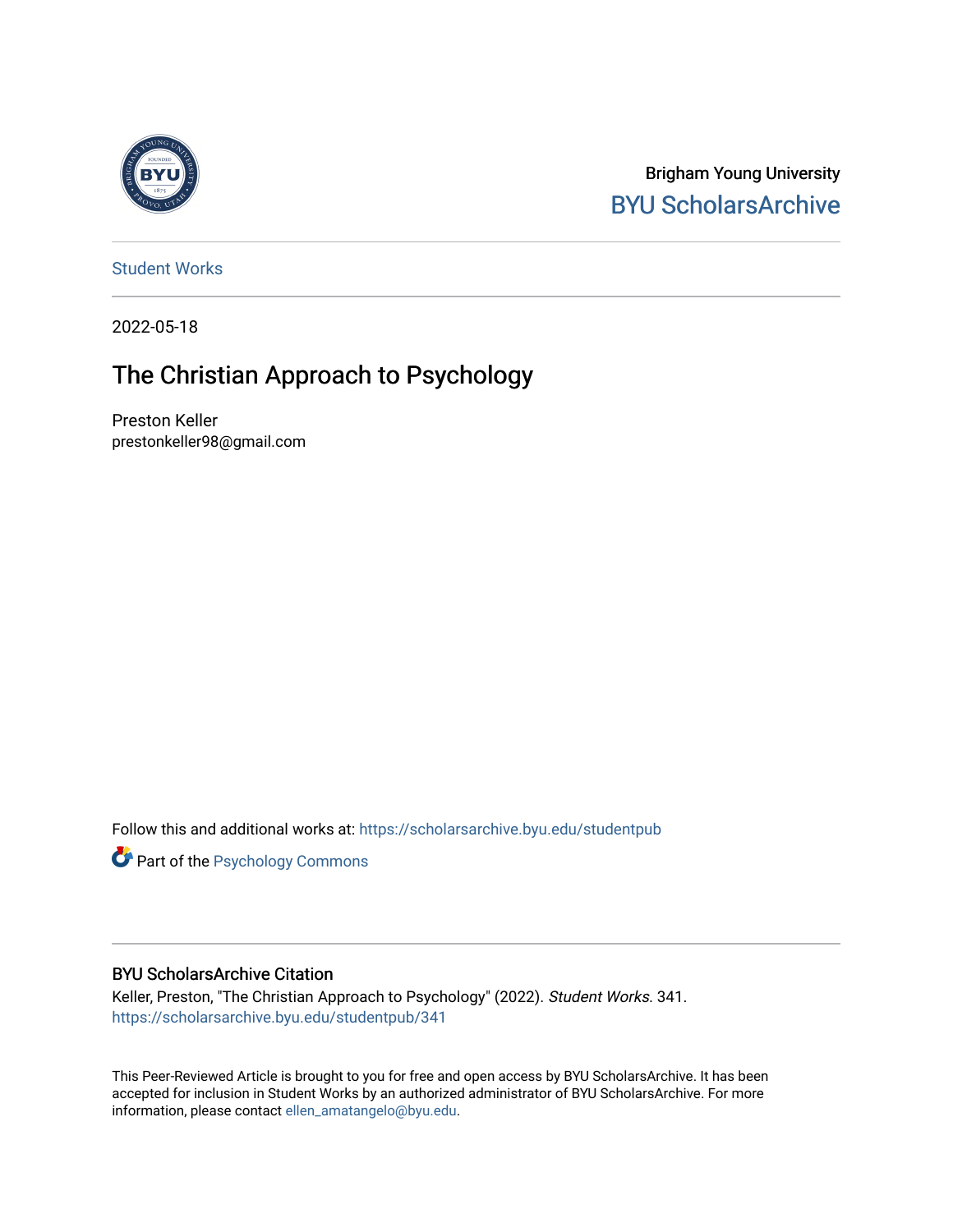**The Christian Approach to Psychology:**

# **A Proposal for a Psychological Perspective Rooted in the Gospel of Jesus Christ**

Preston Keller

Brigham Young University

PSYCH 353: Latter-day Saint Perspectives

Dr. Edwin Gantt

April 20, 2022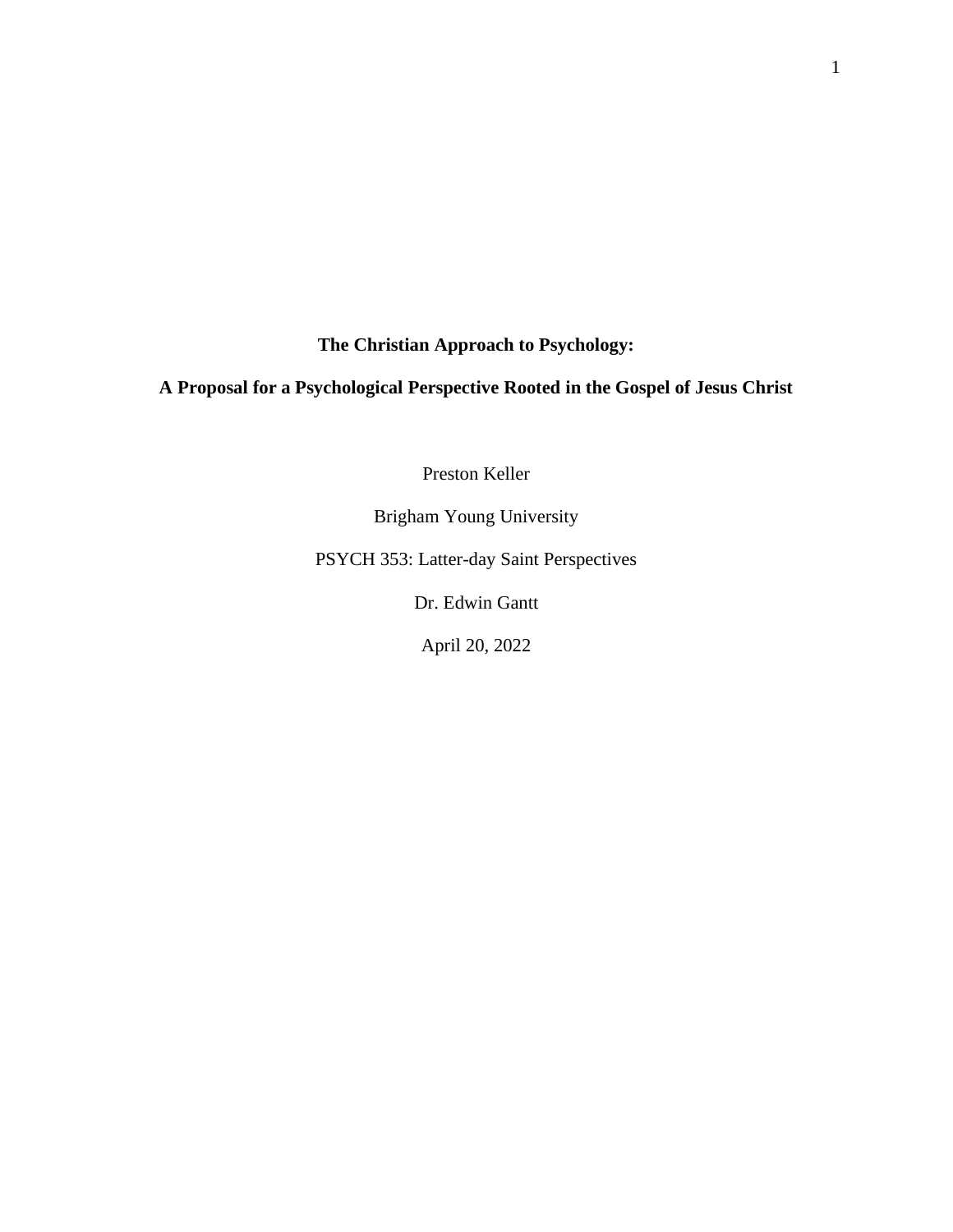#### **The Christian Approach to Psychology**

According to the most recent census data, almost one-third of the world's population identifies as Christian. In the United States alone, 71% of residents consider themselves to be of the Christian faith (Fieldstadt, 2017; Hackett & McClendon, 2017). With Christianity accounting for such an enormous percentage of the general population's worldviews, there should exist an approach to psychology that is not only accommodating of but also rooted in the theistic assumptions that drive so much of human thought and behavior. Contemporary psychology claims to deliver an approach to understanding human behavior that is bias-neutral or biasminimized (Gantt & Thayne, 2017; Slife et al., 2012; Slife & Reber, 2005). However, further investigation will shed light on the fact that such a claim is neither true nor realistic. All methodologies have their own assumptions and implications whether we recognize them or not. As a result, contemporary psychology attempts to define and treat mental disorders through a naturalistic lens while Christian clientele do their best to cling to their core theistic beliefs in the process (Jackson & Fischer, 2005). The results of this process can often cause an uncomfortable dichotomy in psychotherapy for Christian therapist and client alike.

Although the current discipline of psychology often does its best to ignore the opinions of the many past approaches to the study of human behavior, many psychologists today have drawn attention to the heavy influence that these past approaches have had on the way we explain and understand psychology in the present (Williams, 1998; Williams & Gantt, 2020). Even more influential are the underlying assumptions and implications that contemporary psychology brings with it. Today, the principles of naturalism, upon which contemporary psychology is based, are hardly challenged or even noticed (Williams, 1998). These naturalistic assumptions are drawn from the empirical and rationalist approaches to science that were heavily debated during the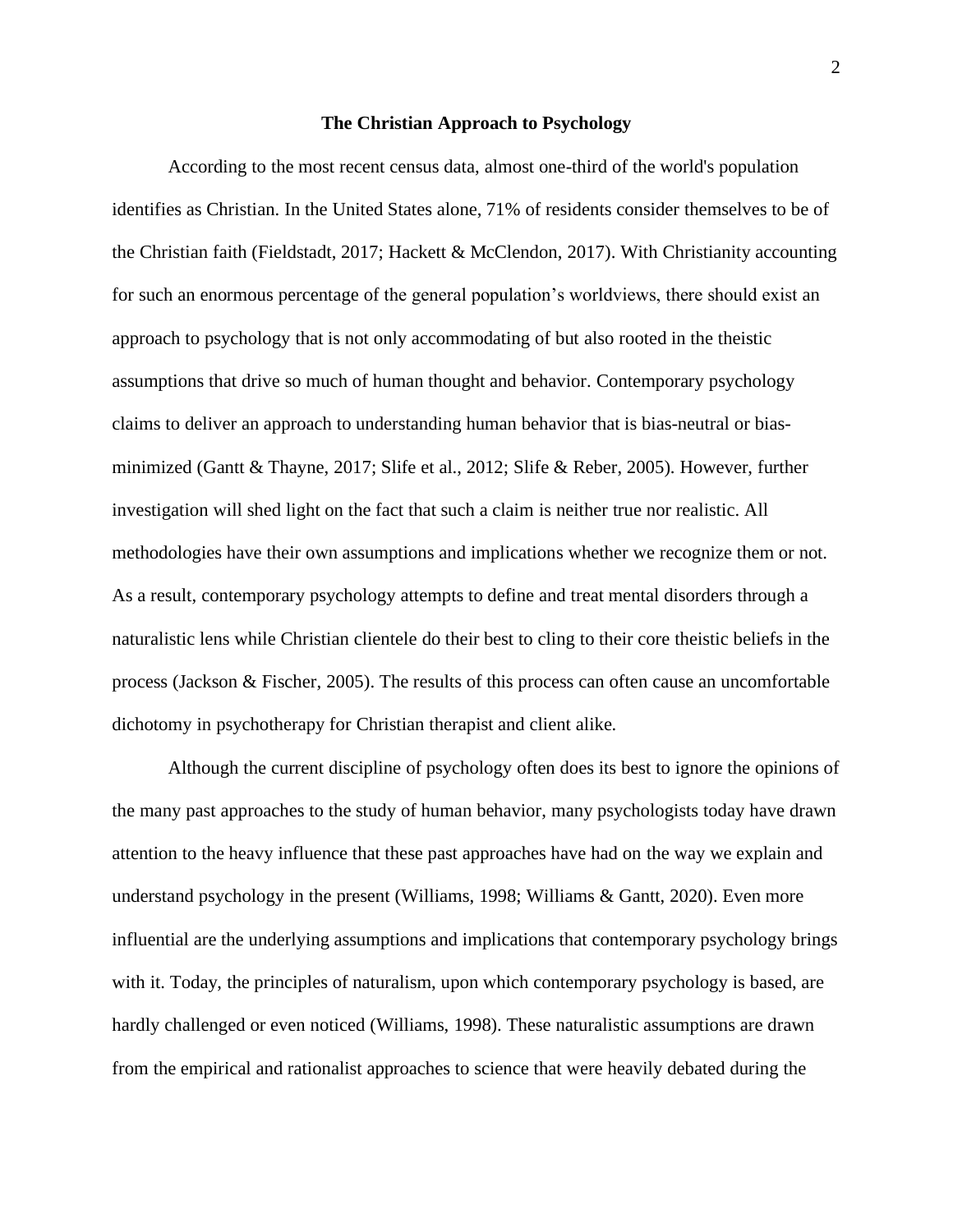Enlightenment, and that have roots going as far back as the ancient Greek philosophers (Gantt & Thayne, 2019; Slife & Williams, 1995; Williams, 2016). Although the naturalistic approach seems quite appealing to a discipline that has desperately struggled to be considered a "natural science," the assumptions and implications that naturalism brings with it often go unnoticed. (Slife et al., 2012). For those of the Christian faith, the danger of a naturalistic approach to human behavior is that the underlying implications and assumptions of naturalism are completely contradictory to those of Christianity, and we must be careful not to ignore the opposing worldview that hides within the naturalistic approach.

My proposed solution to this problem is to develop a formal Christian approach to psychology, one with a clear philosophy of human behavior that would heavily influence the way that human flourishing, psychopathology, and psychotherapy are understood within the discipline. In this essay I will first explain the importance of developing a Christian approach to psychology, which will be followed by an analysis of Greek Naturalism and Hebrew Theism as two contrasting worldviews. I will then demonstrate the implications that each of these worldviews has on psychology in terms of their grounding assumptions of human behavior and implications for practice. The purpose of this analysis will be to demonstrate that a Christian approach to psychology will allow Christian therapists and clients to better recognize their core values and understand how to navigate the implications of those values in therapy.

# **The Importance of a Christian Approach**

The Christian approach to human behavior is rooted in a theistic worldview that lies in direct opposition to a naturalistic worldview. The theistic assumptions of Christianity perceive Jesus Christ as the embodiment of truth, ethics, and the primary agent of change in the lives of all those who choose to follow Him. The doctrines of Christianity are doctrines of human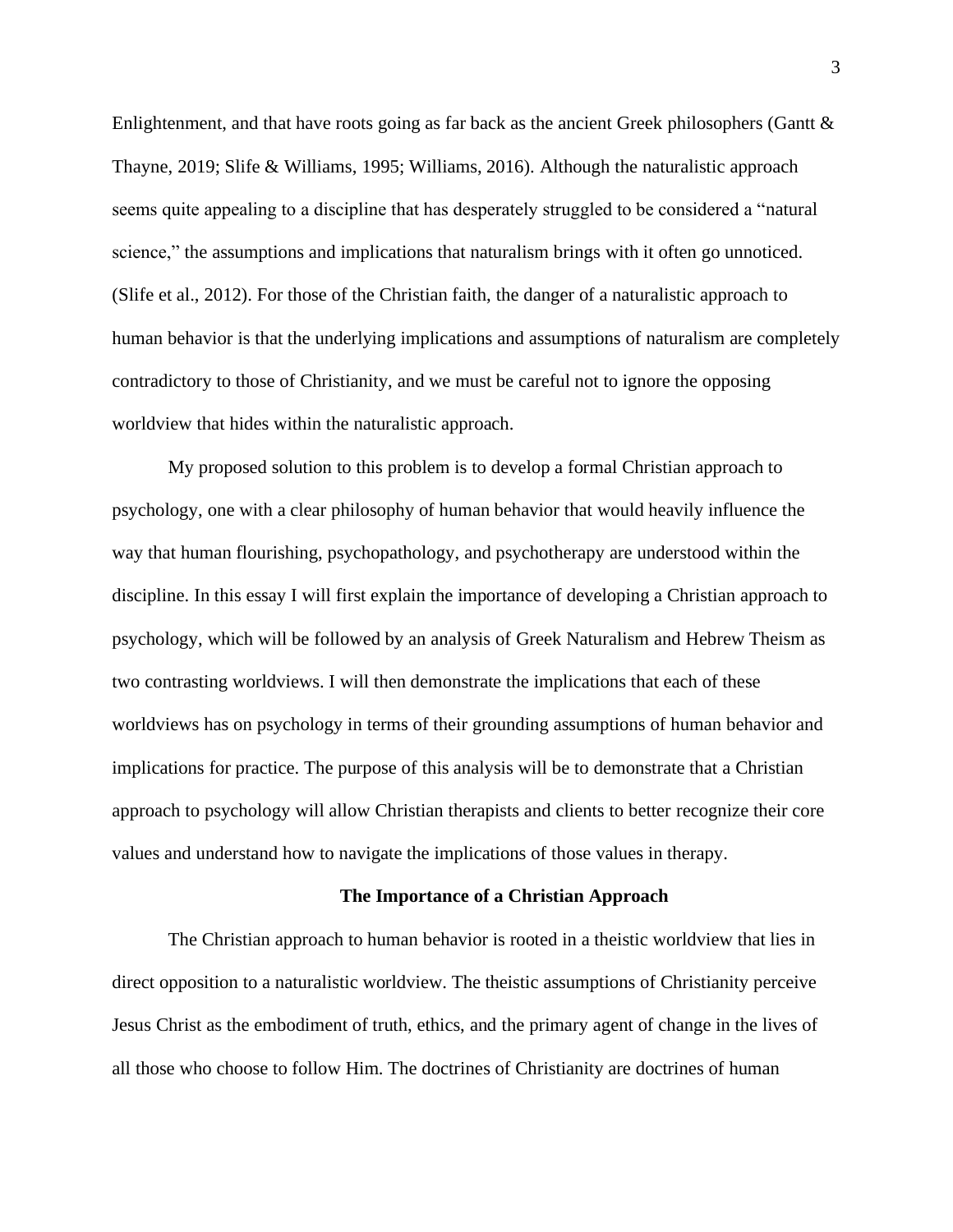salvation through the merits of a Messiah, and, as such, opposes the deterministic and nihilistic implications of the naturalistic philosophy (Slife et al., 2012). That is not to say that the intentions and products of the contemporary psychological discipline are evil or even ineffective; there have been several highly beneficial and applicable discoveries through the empirical methods of modern psychological research. However, it is important to understand the underlying implications of such an approach and consider the effects that these implications have on those individuals who receive psychotherapeutic treatment through a lens that does not support their core theistic beliefs. My proposal is that as Christian therapists and clients gain a greater understanding of the grounding assumptions of both naturalism and theism, the implications of such assumptions would greatly enhance the nature of therapeutic practice. A psychological discipline that is open to the foundational assumptions of theism would allow for a space in which Christian therapists and clients can develop a therapeutic relationship that is grounded in their personal values, rather than the values of an opposing worldview (Slife  $\&$ Reber, 2005).

#### **Contrasting Worldviews**

Any approach to psychology must be founded in philosophical assumptions, whether those assumptions are recognized or not (Slife et al., 2012). This will be demonstrated as an analysis of the current philosophy of contemporary psychology is provided. To understand what the philosophical implications of psychology are today and how we got here, an understanding of the core differences between Greek naturalism and Hebrew theism is required.

# **Greek Naturalism and its History within Psychology**

Naturalism is the philosophical view that there is no divine being(s) or supernatural reality independent of the natural world, and, thus, all of reality can be explained through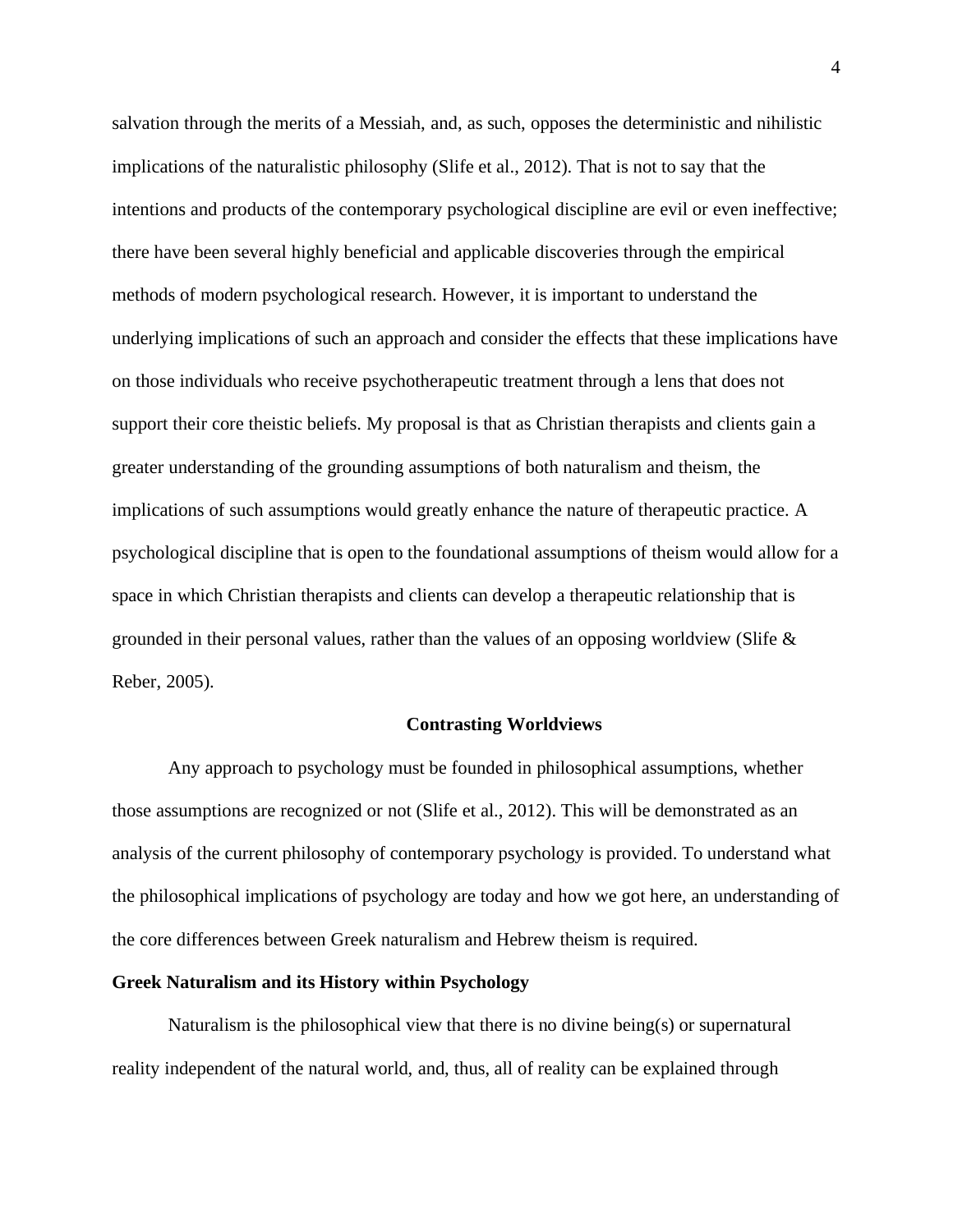existence and operation of natural laws, forces, processes, and events. Slife et al. (2012) identify the two main features of naturalism as lawfulness and godlessness. Naturalism affirms that all occurrences are caused by natural laws, and that an understanding of these natural laws is enhanced through empirical observation and study. Many of the naturalistic principles of today originate with the ideas of ancient Greek philosophers that heavily influence our culture's method of thinking (Slife & Williams, 1995). The ancient Greeks were fascinated by that which is static and universal. The search for truth in ancient Greek philosophy was centered on the discovery of abstract universal truths that are unchanging (Gantt & Thayne, 2019).

Plato, for example, proposed that all material entities are merely physical representations of an abstract ideal. To Plato, all chairs can vary in shape, size, and color, but they all share the likeness of the ideal essence of a chair, which is what ultimately makes them all chairs despite their physical differences. Plato's valuation of abstract ideals as truth demonstrates the importance of stasis and unchangeability to Greek philosophy (Gantt & Thayne, 2019). The Pythagorean theorem also demonstrates this importance by valuing an abstract and unchangeable mathematical law as truth. Though all right triangles may be unique, the theorem that denotes the legs' relationship to the hypotenuse holds true for all of them (Gantt & Thayne, 2019). The idea that unchanging natural laws govern all of existence is the very foundation of Greek philosophy, and perhaps because of all the technological advances naturalism has produced since that time, we continue to build upon that same foundation today (Williams, 2016).

The Greek fascination with stasis and universal abstract laws influenced future generations' conception of truth. The search for knowledge and truth that swept the earth during the Enlightenment was heavily influenced by the Greek idea that we approach truth and knowledge as we gain greater understanding of the abstract natural laws that govern our universe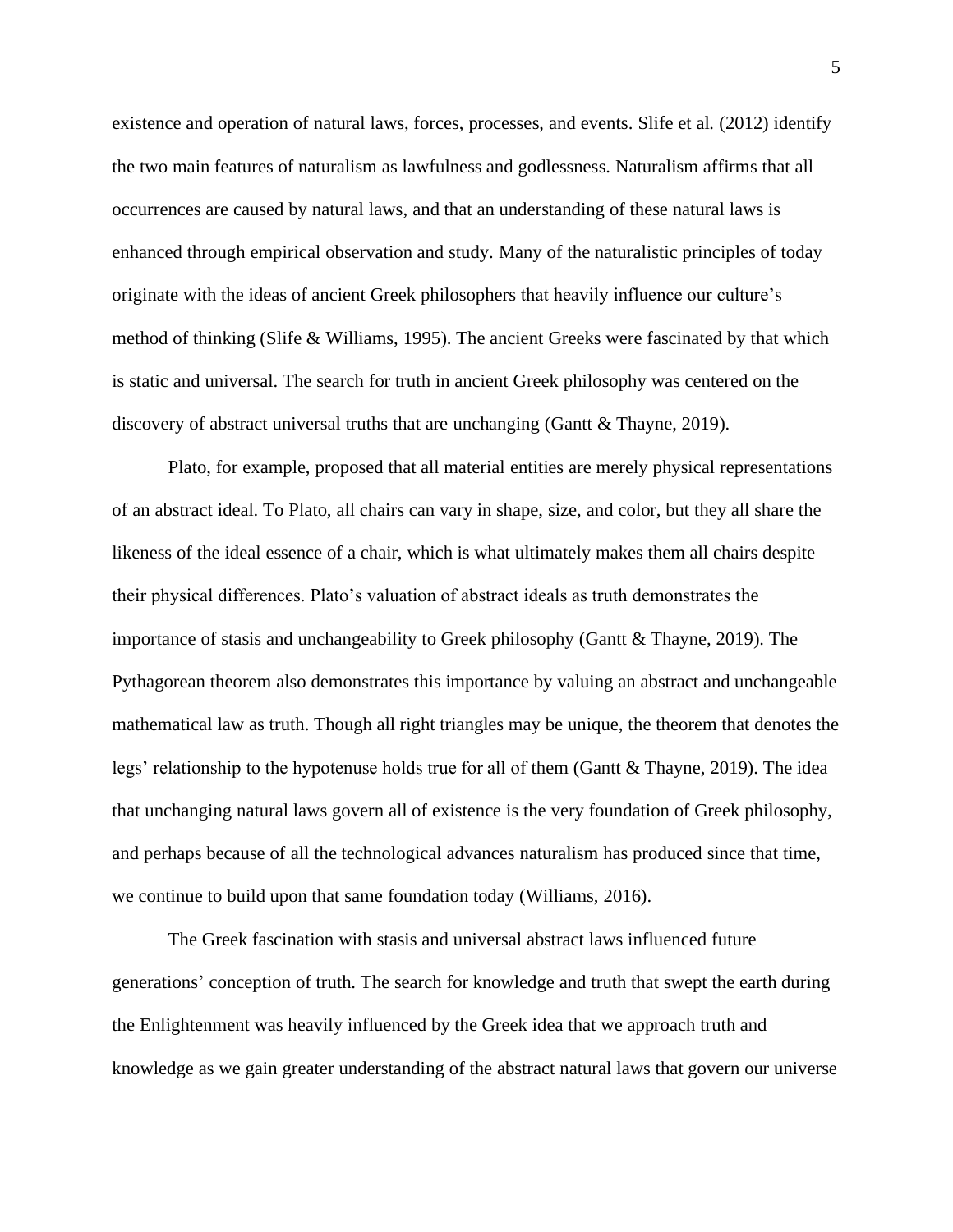(Slife & Williams, 1995). Great advances in physics through the likes of Sir Isaac Newton, Galileo, Kepler, and others, attempted to define and demonstrate the natural laws of motion. Biologists such as Charles Darwin came up with groundbreaking theories that explain the origin of species through laws of natural selection and evolution. Enlightenment thinkers craved an expansive knowledge of abstract natural laws that might explain why the world is the way it is.

In their attempts to understand these natural laws, scientists in the Enlightenment formulated two revolutionary methods of study: rationalism and empiricism. Advocates of empiricism valued obtaining knowledge through physical observations and precise measurement. In contrast, advocated of rationalist epistemology argued that the physical senses can often be deceived, and, therefore, rational thought ought to be the primary method for obtaining indubitable knowledge or truth. These two methods stood at odds with each other for quite some time, not because they disagreed with the idea that natural laws exist and govern the world, but rather with the epistemological ideals of how to study those natural laws. It is important to recognize that although these approaches reflect rival epistemological approaches, they were both developed with the intent to study the same metaphysical truth: natural laws.

In the end, both epistemologies won out by melding together to create the scientific method, a new epistemological approach that values both empirical observation and rational thought (Williams, 2016). The scientific method was adopted by modern culture and has been the means of unprecedented technological breakthroughs. However, despite the scientific method's effectiveness, we must keep in mind that it was created to broaden our understanding of unchanging natural laws. The method itself carries strong naturalistic implications about the nature of what it intends to study. That is not to say that we should not use the scientific method; it has more than proven its worth, especially in the field of technological advancements. At the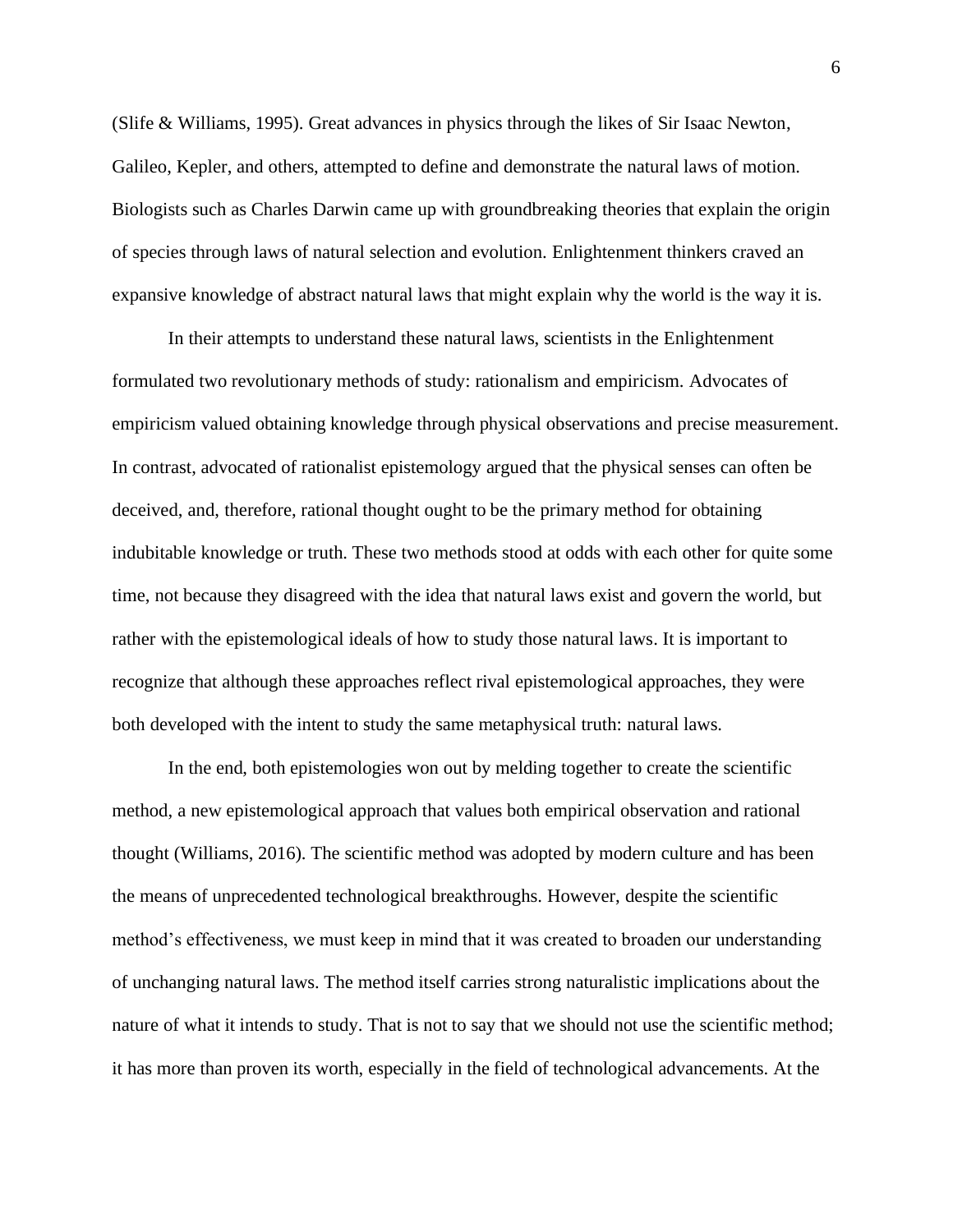same time, we must remember that the scientific method was created to study and understand unchanging natural laws, and that is exactly what it does.

Enter the field of contemporary psychology. Sigmund Koch observed that as the behavioral sciences developed in the late 19<sup>th</sup> century, they quickly adopted the scientific method as their epistemological approach due to its popularity among the natural sciences (Slife  $\&$ Williams, 1995). Koch further observed that unlike the natural sciences, contemporary psychologists settled on their method of study before developing the questions they wanted to answer. Instead of framing their method to fit their questions, psychologists decided to only ask questions that can be answered using the scientific method. Since the scientific method intends to study natural law, any attempt to study human behavior with only the scientific method implies that human behavior is governed by natural laws alone.

As a result, psychologists of today have done their best to understand human behavior through a naturalistic lens. Cognitive behaviorism, for example, posits that natural universal laws cause our minds to spontaneously produce negative thoughts. Cognitive behaviorism also suggests that since our behavior is governed by natural laws, we might be able to manipulate human behavior as we increase our understanding of the natural laws (e.g., punishment and reinforcement) that govern our behavior (Thoma et al., 2015). Other examples such as neuroevolutionary psychology suggest that psychological constructs such as motivation and emotions can be mapped onto certain areas of the brain, implying that they are produced and caused by clusters of neurons (Panksepp et al., 2002). The naturalistic assumptions are that the natural laws of evolution have produced psychological phenomena through biological processes and that our behavior is determined by these natural laws as they manipulate our biology. The implications of this approach are that as we continue to expand our understanding of physical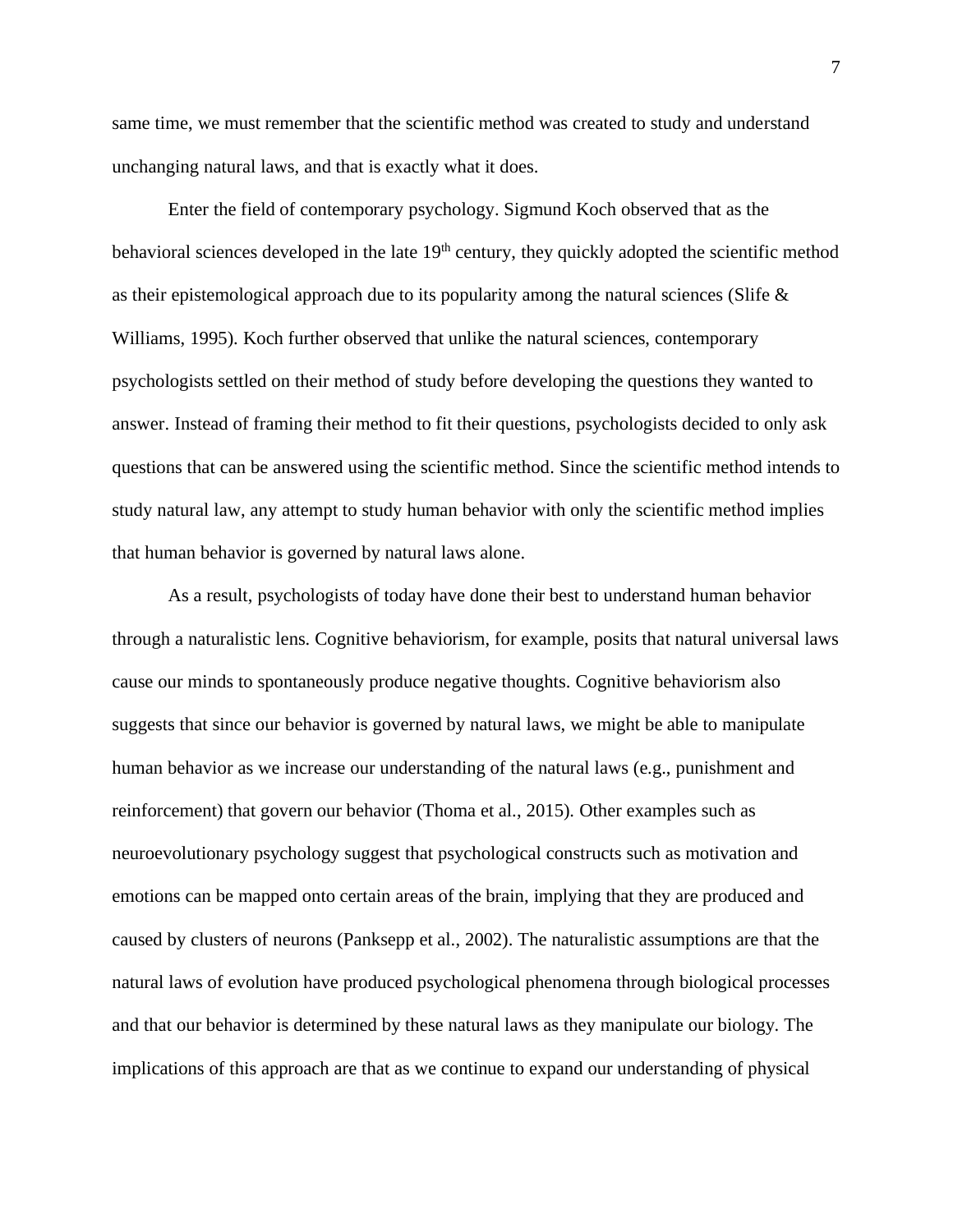brain properties, we will one day be able to explain how chemical processes naturally produce consciousness. The history of naturalisms grasp on science continues to permeate the psychological research of today, demonstrating that a new approach to psychology is necessary to lay the foundation for a theistic understanding of human behavior to be taken seriously.

# **Hebrew Theism and its Approach to Truth**

The Greeks' value of stasis and unchangeability is contrasted by the dynamics of Hebrew thought. The Hebrews were as Wilson (1989) describes, an "energetic people." The Hebrews' emphasis on action can even be seen in their sentence structure. In English and other languages that descend from Greek, nouns are placed first, followed by verbs. In the Hebrew language, however, verbs come before the noun, placing emphasis on the action of the sentence rather than the static object. A second dichotomy between Greek and Hebrew is that while Greeks valued abstract ideals, the Hebrews prioritized that which is concrete. For example, the Hebrew language uses physical terminology to express abstract ideas such as emotions and immaterial concepts. To be angry is to "burn in one's nostrils" (Exod. 4:14) and to disclose information is to "unstop someone's ears" (Ruth 4:4; Wilson, 1989).

The Hebrew values of dynamics and concreteness shaped the way they came to understand truth. To the Greeks, truth is represented by laws that are unchangeable and abstract such as Plato's ideal forms or the Pythagorean theorem. In other words, the Greeks believed in a type of truth called idea-truth. Contrastingly, in Hebrew thought, truth is not an idea but a person, namely, God. The Hebrew idea of person-truth allows for the truth to be a concrete individual rather than an abstract principle. The Hebrew God is agentic, allowing Him to give active direction to His beloved children based on context, as opposed to an unchanging natural law that exists outside of context (Gantt & Thayne, 2019). God might command His people "thou shalt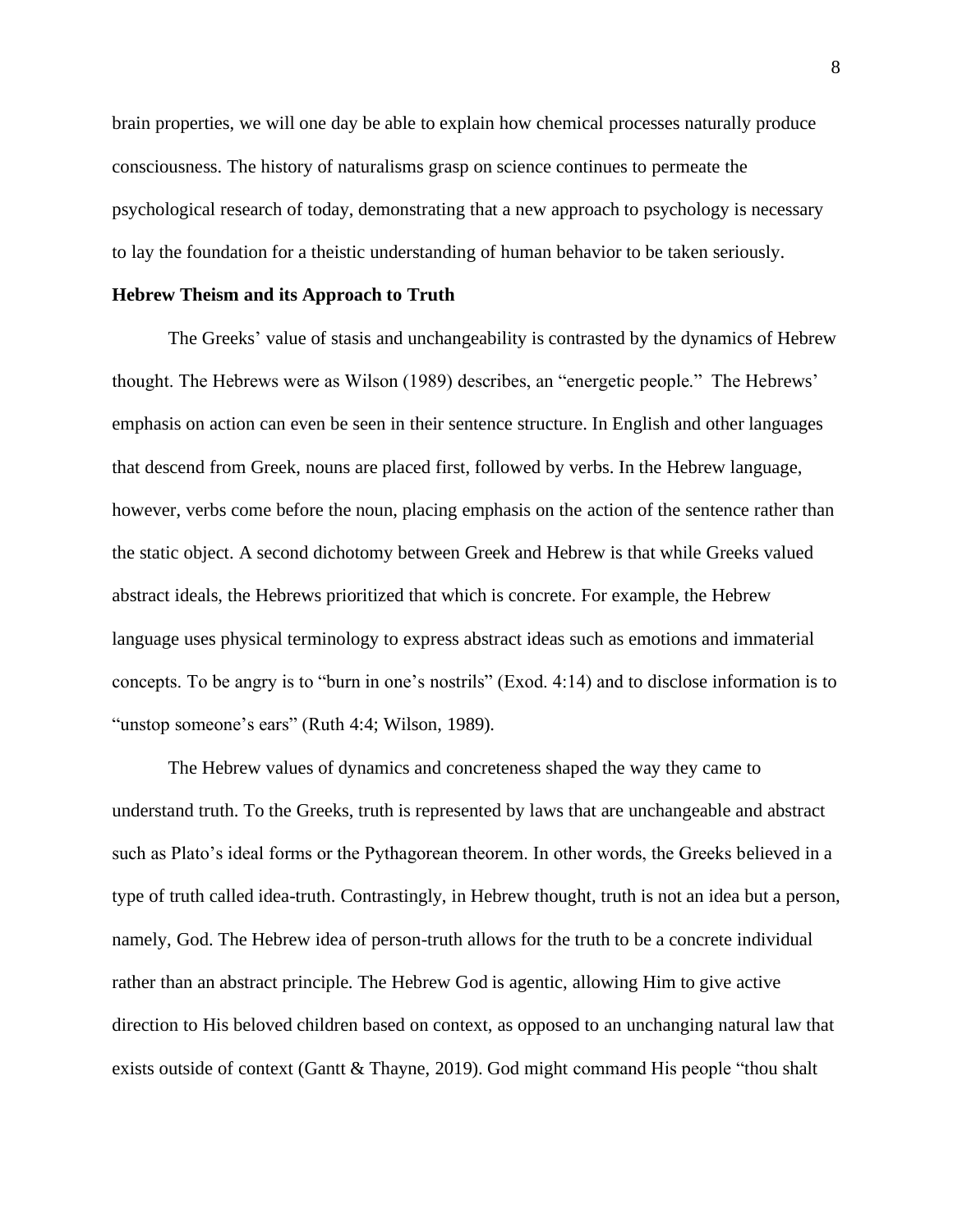not kill," (Exod. 20:13) but within a given context He might say, "thou shalt utterly destroy them…as the Lord thy God hath commanded thee" (Deut. 20:17). With person-truth at the center of the Hebrew worldview, their religion was not simply a "system of ethics, a code of conduct, an ideology, or a creed" (Wilson, 1989). Instead, it was a way of living their life in harmony with God. In this sense, the Hebrews' religion was defined by their relationship with God, a dynamic process in which their relationship to truth can either progress or regress according to the choices made by each individual. Truth then is not a collection of principles to be known, but a way of life to be lived.

# **Greek Naturalism vs. Hebrew Theism**

As mentioned previously, the philosophy of today's psychology is heavily influenced by a naturalistic worldview. Naturalism is often held to be the ideal worldview when practicing science because most scientists believe that naturalism is bias-neutral, a phenomenon that Slife et al. (2012) refer to as the "myth of neutrality." This myth is quite obvious when the implications and assumptions of naturalism are analyzed. Naturalism denies the possibility of God's activity and intervention by affirming that all occurrences are caused by natural laws, and it is therefore biased against the existence of God.

There is a form of naturalism that attempts to accommodate for the existence of God by treating Him as an add-on. This form of naturalism is called deism. Deism refers to the idea that God created all things, set all the natural laws in order, and then stopped intervening (Reber, 2020). This attempt of accommodating for God as an add-on to naturalism is still completely contradictory to the Hebrew worldview because that is not the Hebrew God. The Hebrew God is one who revealed His plan to flood the earth to Noah, one who spoke with Moses at a burning bush, and one who led His chosen people out of Egypt through the parted waters of the Red Sea.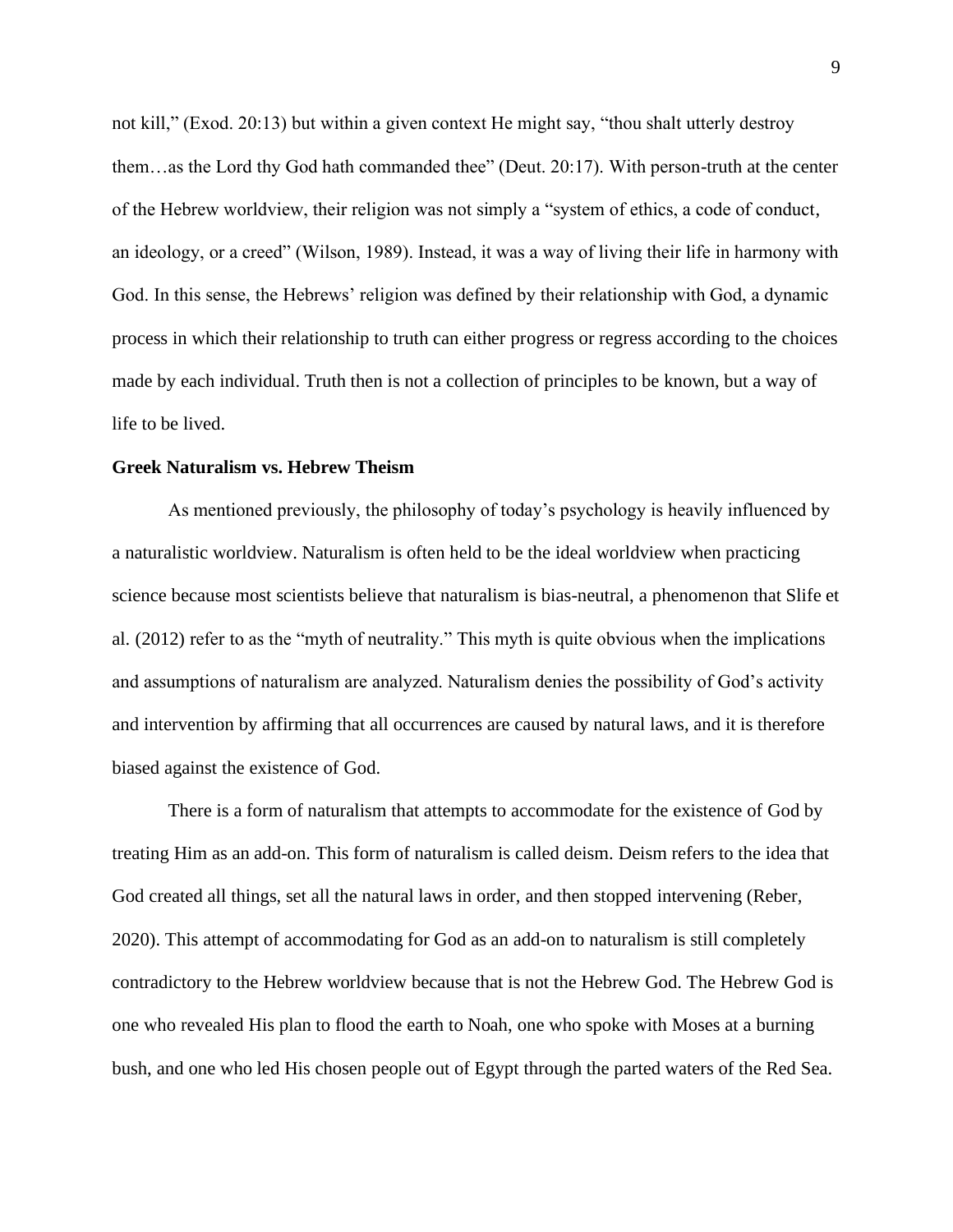The Hebrew God is one who would come to earth Himself and spend His life doing the will of The Father and performing miracles that violate every natural law currently known to modern day science.

To naturalism, the gods are those who have knowledge of self-existent natural laws and can use them to manipulate their environment accordingly (Garrard, 1989). These gods gain power as they gain greater knowledge of self-existent laws. But to the Hebrew God, there are no self-existent natural laws within which He operates; to suggest this would be to see God as a super-engineer that performs miracles by appealing to pre-existing natural laws in ways that science is not yet familiar with (Garrard, 1989). The Hebrew God, however, is no such engineer, but rather He is the one that decreed these natural laws and, thus, He has the power to manipulate them at His will in circumstances that we often call miracles. The implications of Hebrew theism that God can engage in such drastic interventions, and frequently does, throws quite a wrench in the naturalistic worldview. At the same time, the naturalistic implications of a God who does not engage in such frequent interventions throws just as large a wrench into Hebrew theism, suggesting that the two worldviews are in no way compatible.

#### **The Philosophy of Christian Psychology**

Due to the incompatibility of naturalism and theism, I propose that a Christian approach to psychology would need to be grounded in its own theistic philosophical assumptions. Unlike naturalism, the philosophical implications of a Christian approach to psychology need not be hidden or ignored because they would lay the foundational principles of the approach. Any philosophical ideology has three main components including ontology (what is truth?), epistemology (how do we know truth?), and ethics (what actions are considered right/wrong?). I will contrast the ontological, epistemological, and ethical assumptions of naturalism and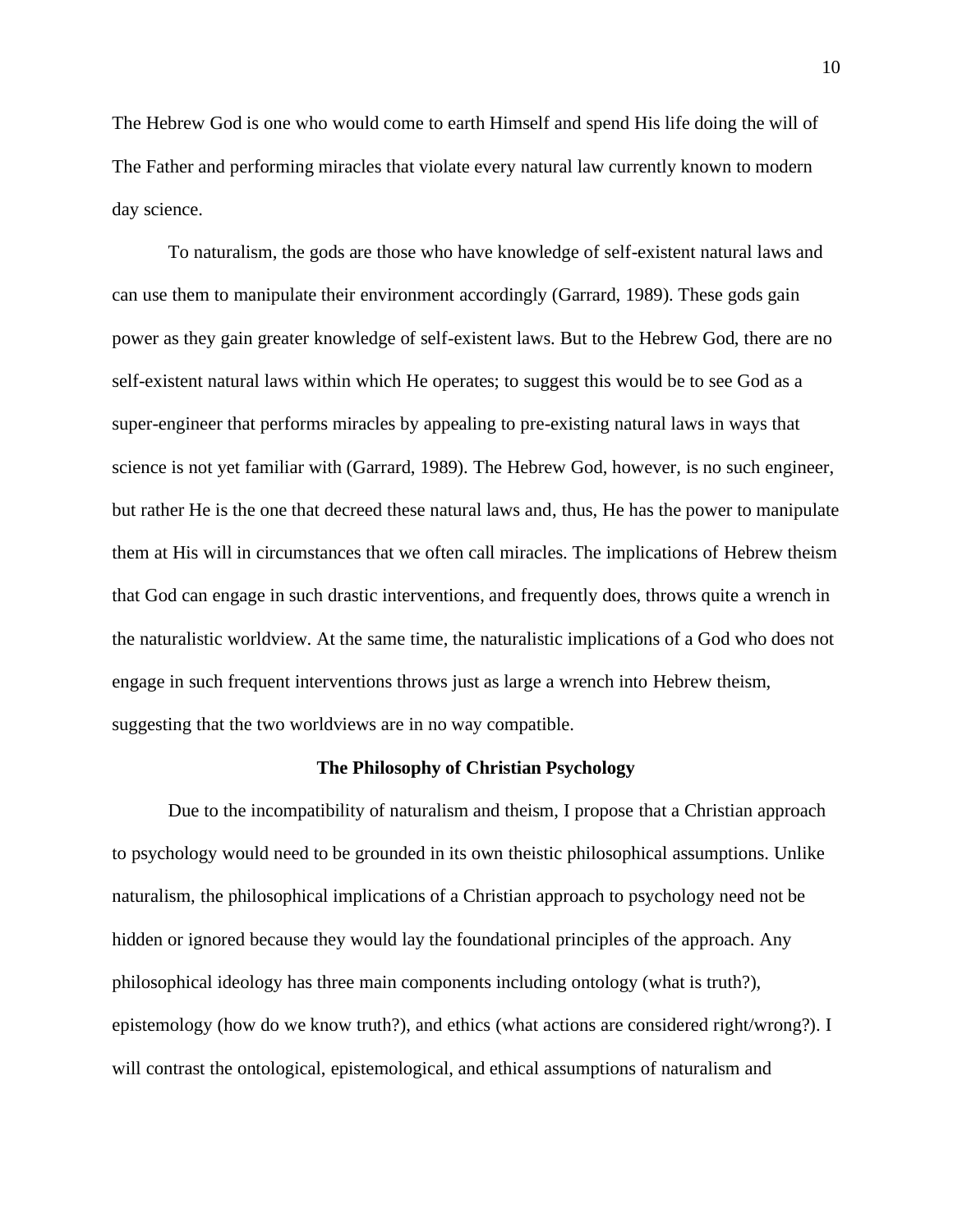Christian theism to show how they are different and demonstrate that a psychology grounded in the Christian worldview is both possible and needed.

# **Ontology: The Christian Approach to Truth**

The first philosophical question we will address is that of ontology. I have already explained that in the naturalistic worldview, abstract natural laws are seen as the nature of truth that governs reality. The theistic worldview of a Christian approach to ontology would view the world much differently. I will outline four primary characteristics of Christian ontology, which are person-truth, relationships, opposition, and agency.

The concept of person-truth (as opposed to idea-truth) was reinforced by Jesus Christ when He declared, "I am the way, the truth, and the light" (John 14:6). The Christian approach to ontology argues that the Hebrew truth "was made flesh, and dwelt among us" (John 1:14). This same truth bore our griefs, carried our sorrows, was wounded for our transgressions and was bruised for our iniquities (Isaiah 53:4-5). He was crucified, resurrected, and continues to live to this day, reaching out and blessing all those who will call upon His name. Truth is Jesus Christ, and we come to know the truth as we come to know Him. Like the Hebrews, to live truthfully is a way of life, to strive to follow the example set by the Truth Himself. The Christian approach to ontology would argue that there is an inherent bias in the question "what is truth?" because it implies that truth is an abstraction. Instead, Christianity provides an answer to the Hebrew question of ontology: "who is truth?"

The second characteristic of Christian ontology is relationships. This ontological characteristic aims to answer the question, "what constitutes the nature of reality?" Throughout centuries, philosophers have aimed to answer this question through the lens of the mind-body problem, which suggests that humans are either fundamentally physical beings or fundamentally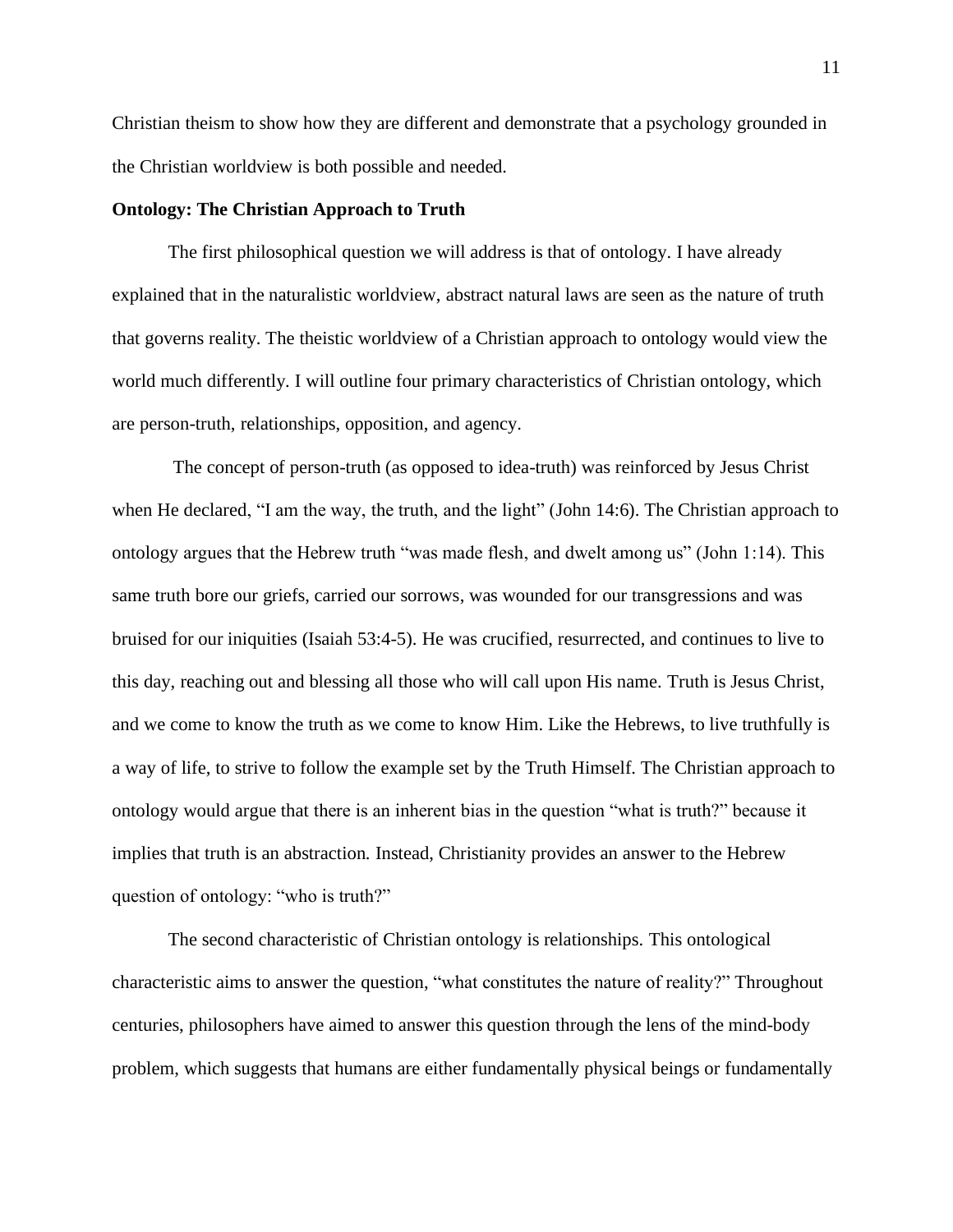mental beings. Much of contemporary psychology mixes a physical ontology with a mental ontology by using physical ontology to describe pathology and mental ontology as the foundation for their theory of treatment (Jackson, 2005). Jackson (2005) proposes a totally different view on the nature of reality which he calls a relational ontology. A relational ontology posits that the ultimate reality is defined by our relationships. All humans, for example, are children of God, an existence which is based on our relationship to Truth.

Existence can be further understood through relationships of opposition. To illustrate this idea, I would suggest considering the following excerpt from an ancient prophet (around 600 B.C.) named Lehi whose teachings were recorded in The Book of Mormon:

For it must needs be, that there is an opposition in all things. If not so…righteousness could not be brought to pass, neither wickedness, neither holiness nor misery, neither good nor bad…And if ye shall say there is no law, ye shall also say there is no sin. If ye shall say there is no sin, ye shall also say there is no righteousness. And if there be no righteousness there be no happiness. And if there be no righteousness nor happiness there be no punishment nor misery. And if these things are not there is no God. And if there is no God we are not, neither the earth; for there could have been no creation of things (2 Nephi 2:11; 13).

The argument is that all things can only exist because they are opposite to or distinct from some other thing(s). The nature of oppositions denotes a relationship between the two things. Light relates to darkness in that it is the opposite, and light and dark exist because they are in a relationship of opposition to each other.

Opposition is heavily present in Genesis' record of the creation of the world. Light is divided form darkness, the waters from the dry land, and the man from the woman. Even from an observational perspective, we know that an object exists because of its distinction from other objects. For example, we know a bookshelf exists because of the distinction between the bookshelf and the air surrounding it. Lehi takes this argument further into the nature of things such as sin existing as an opposition to God's law and righteousness existing as an opposition to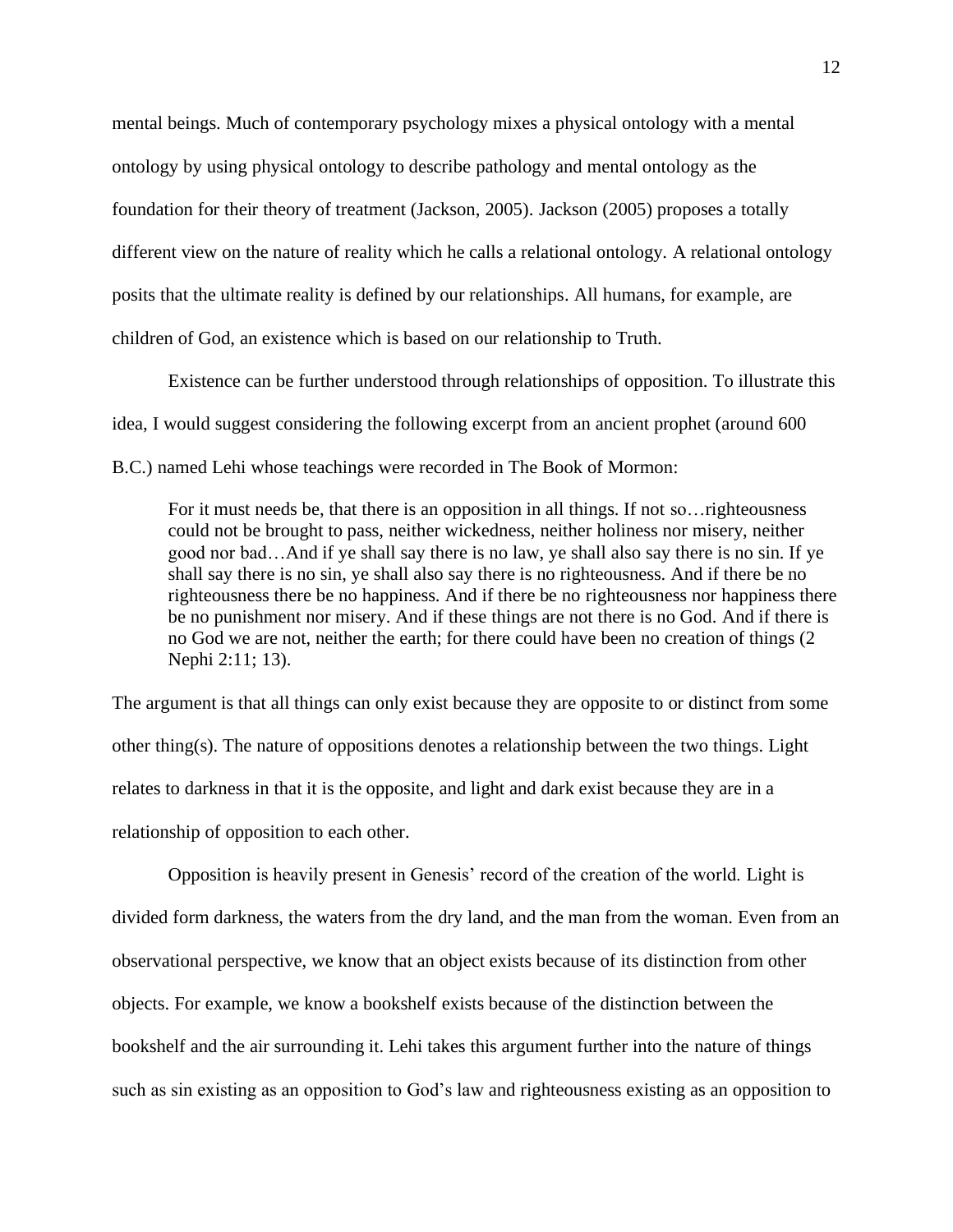sin. In psychology, for example, a depressive state would only exist because it stands in opposition to the non-depressive state of others. If all people experienced the symptoms of depression at all times, the phenomenon would hypothetically cease to exist.

The final characteristic of Christian ontology I will discuss is agency (opposition in decision-making). Agency aims to answer the question, "what drives human behavior?" Many philosophers throughout history have debated this question through the dichotomy of determinism and indeterminism. Determinism suggests that all events are determined and caused by natural forces and that there is no possibility for events to have occurred otherwise. The problem with this approach is that it is void of meaning because possibility is necessary for meaning to exist. For example, if a man tells his wife he loves her it would have no meaning if this expression of love was dictated by outside forces and there was no possibility for him to do otherwise. On the other hand, indeterminism suggests that events occur due to randomness and there are no causes or reasons behind events. The problem with indeterminism is that it equally lacks meaning because the reasoning behind events is another characteristic that is necessary for meaning. Looking back to the man who tells his wife he loves her, an indeterministic perspective would suggest that this expression of love is just part of a string of completely random events with no reasons as to why he did so. Despite the infinite possibilities of indeterminism, this lack of reasoning suggests that an indeterministic worldview is just as void of meaning as a deterministic worldview. Hansen (2017) discusses a third alternative to explain human behavior that she refers to as moral agency.

Agency refers to the concept that we as humans are agents that can make their own autonomous decisions. Hansen explains that agency is an active principle, while determinism and indeterminism view human behavior as passively subject to natural laws of either pure causation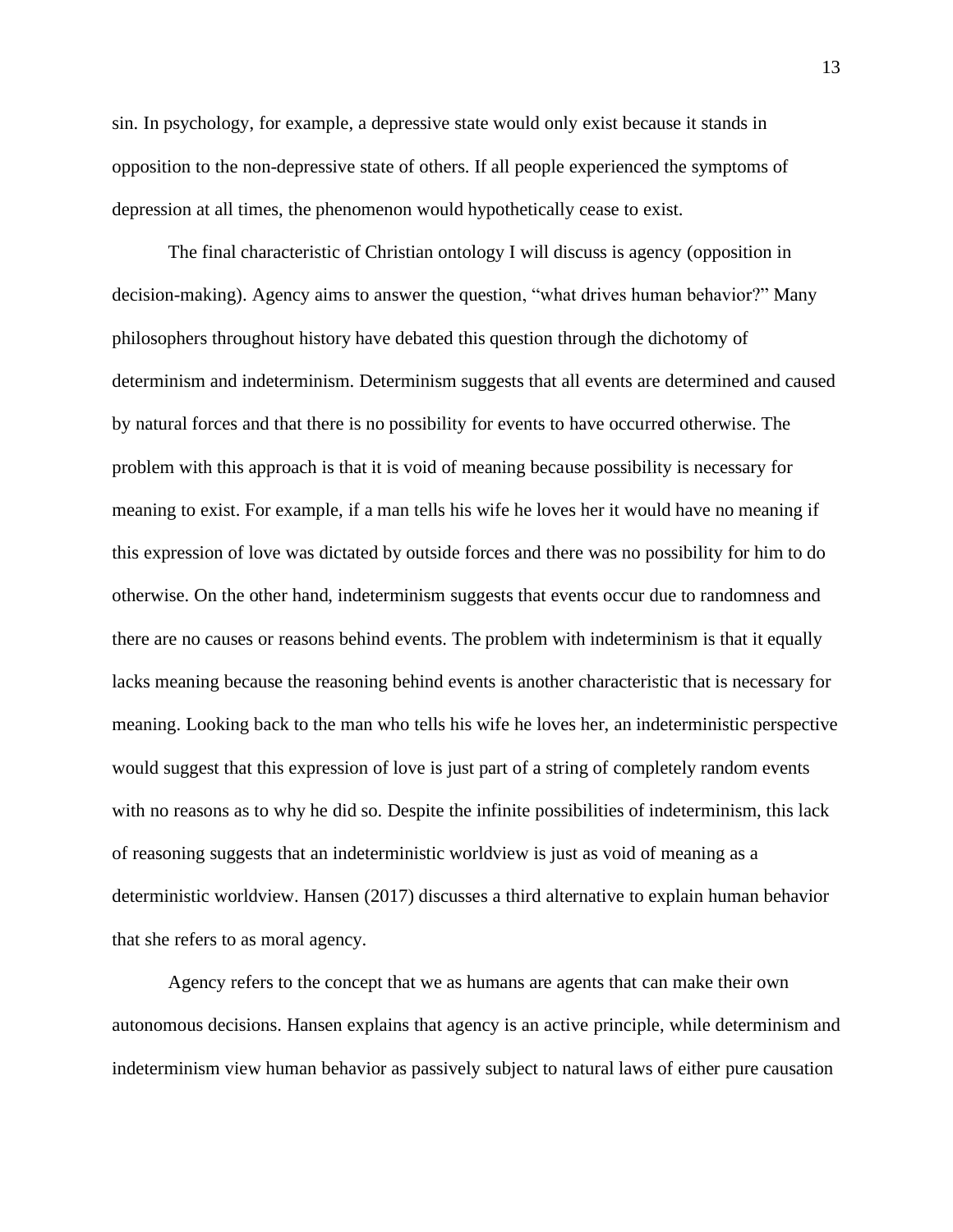or pure randomness. Agency is both free and determined because we can be influenced by factors such as biology, social context, and past experiences, but our actions are not determined by them. We get to make the ultimate decision. An agentic worldview allows for a world in which there are infinite possibilities in decision-making, and we have the ability to assign reasoning and purpose to each decision that we make. The availability of possibility and reasoning allows us the freedom to create meaning, and within our unique contexts, we have the freedom to affirm meaning any way we wish. Our freedom, however, is also heavily influenced by our past decisions, seeing that we can autonomously elect to give up our freedom if we so desire (e.g., I put handcuffs on myself and then throw away the key).

Hansen further explains that within the Christian worldview, we, as agents, operate within a moral context. Christianity recognizes that we can choose to live truthfully (live like Christ) or falsely (reject Christ). The idea of moral agency (as opposed to just agency) suggests that agency is not the ability to choose what we *want* to do but the ability to choose what we *ought* to do (i.e., to live truthfully). For Christians, the reality of moral agency in a relational ontology recognizes that our "relational context is a classroom for learning how to love like God. We cannot avoid paying attention to our moral indebtedness to each other if we are to maximize the happiness that we can find and not shy away in the false safety of self-focus" (Hansen, 2017). Moral agency recognizes that the way we choose to affirm meaning to our relationships has consequences, and that there is a truthful and a false way of finding meaning and acting within our relationships with God and others.

# **Epistemology: The Christian Approach to Method**

We live in a culture and time period that practically worships epistemology. Our culture's fascination with and value of method is especially present within contemporary psychology. The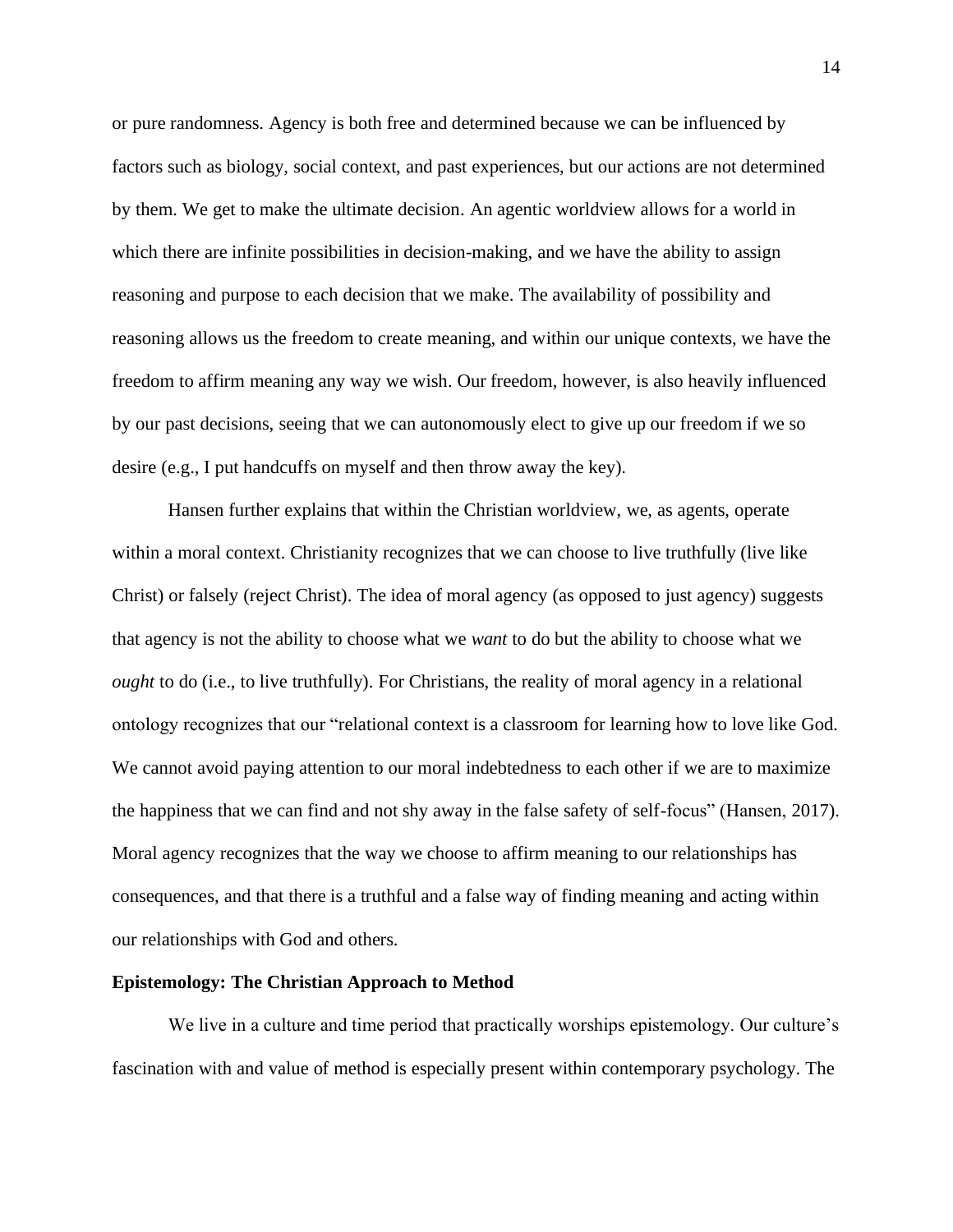social sciences almost completely attribute the validity and reliability of any study to the methods that were used (e.g., Forbes et al., 2021). As mentioned previously, the scientific method was created to study phenomena that are assumed to be naturalistic, and this method is still held as the golden standard within psychology today. A problem with primarily using the scientific method in psychology is that if human behavior is not determined by natural laws, the method will consistently overlook important qualitative factors that would greatly enhance our understanding of human behavior.

In her TED talk titled, "The Human Insights Missing from Big Data," Tricia Wang (2016) tells the story of how she gathered ethnographic data in 2009 which strongly suggested that even the poorest people in China would want to save up to purchase a smartphone. She took her data to Nokia, but they would not listen because it was not big data. They responded that they had millions of data points to suggest that smartphones were just a fad and would quickly die out. It was not too long after this that Nokia's business completely "fell off a cliff." Wang attributes this kind of oversight to the quantification bias, which suggests that we have an unconscious tendency to believe that the measurable is more valuable than the immeasurable. Wang believes that we need to be cautious of our own quantification biases because the immeasurable often provides valuable insight that can greatly affect how we interpret quantifiable data.

Christian epistemology agrees with Wang, suggesting that the immeasurable (e.g., the existence of God) often provides important context to what we can physically observe and measure. The Christian approach to epistemology is open to what Hathaway (2004) refers to as an externalist epistemology. The externalist perspective suggests that some of the justifying factors for knowledge might be external to the subject's cognitive perspective. This claim comes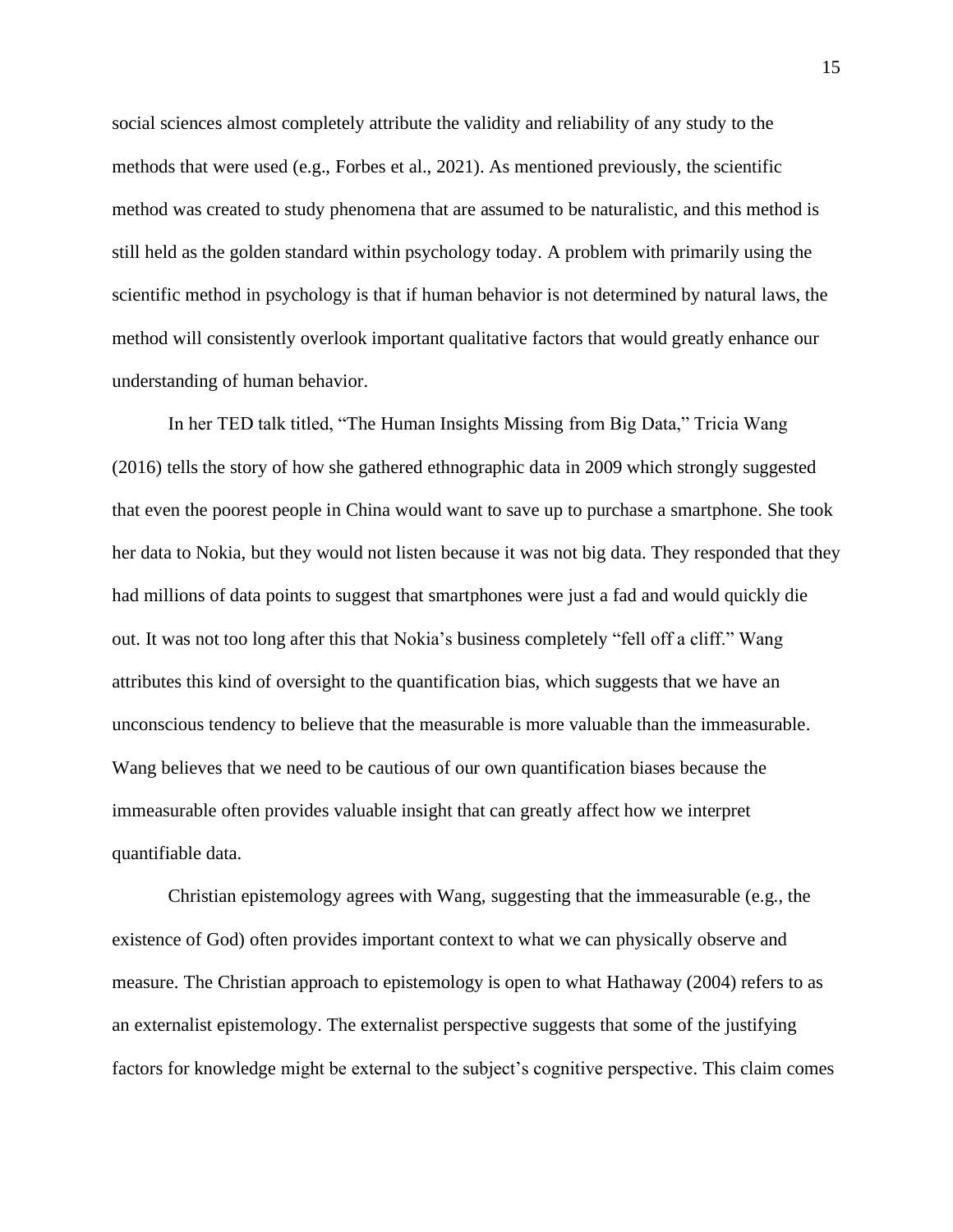from the idea that knowledge only exists as the relationship between reality and the beliefs formed through our perceptions of reality (Hathaway, 2004). In other words, it is impossible to remove human interpretation out of the equation of knowledge because anything that is known must become known through the lens of human intellect, reasoning, and/or observation.

The 1999 film *The Matrix* is a perfect example of how knowledge cannot be separated from our perceptions (Wachowski & Wachowski, 1999). All the people in the film unknowingly lived within a world that was completely fabricated, suggesting that all the knowledge they had about the world and their relationships with others would have been false no matter how sophisticated their methods because their knowledge was limited to human observations and reasonings. They could not transcend the methodological resources available to them and neither can we. There is no way to prove that our methods can truly transcend human perception and reach reality, but since any such claim that we live within a Matrix is unfalsifiable, scientists *assume* that this is not the case. All of science is based on the *assumption* that the methods used can generate truth. The underlying yet unspoken condition of *assuming* is a notion of *trust*. Science trusts in its method to do the job. This trust is not blind, for the scientific method has led to numerous technological advances, but it is trust nonetheless. Trust that our physical senses are not deceiving us, or trust that sampling error did not occur even when there is a less than 5% chance that it did. All epistemology, whether scientific or otherwise, is rooted in a trust that the methods have a way of transcending human bias and perceptions to the realm of reality.

In contrast to the scientific method, the Christian epistemology not only relies on this trust but fully embraces it. Christians refer to this trust as faith, and it is the foundation of Christian epistemology. Because Christian ontology argues that Christ is truth and that to live truthfully is to follow Christ's example, the only method to know and live truth is to put one's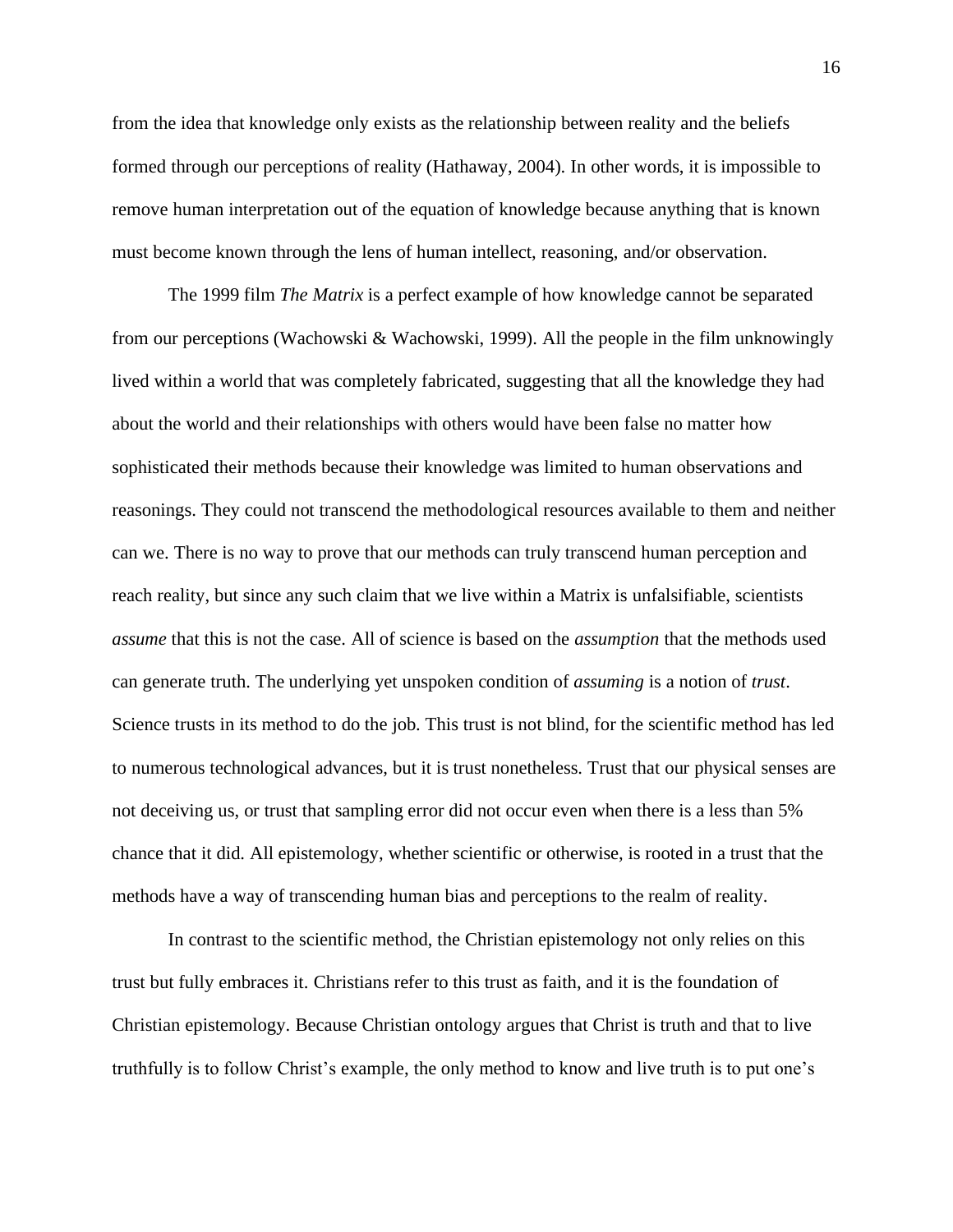faith and trust in Him. As we put our faith in Christ by choosing to follow His example, we begin to experience the blessings of a more truthful lifestyle, reinforcing the faith we have in Him. Just like the scientific method, this faith is not blind because faith in Jesus Christ has led so many individuals to change their very nature and to begin to live a more truthful life. According to many accounts, this faith in Christ has even led to miracles that far surpass anything that the science can comprehend such as walking on water, curing the blind and the deaf, resurrection from the dead, and redemption from sin (Matthew 14:25; Luke 7:22; John 8:10-11).

The truthfulness of Jesus Christ hinges completely on the reality of certain events such as His resurrection from death. Either Christ rose from the dead, or He did not, implying that He is the truth, our Redeemer, and our risen Lord, or He is not (Williams, 2000). The truthfulness of events is established through witnesses. The apostle Paul explained that "in the mouth of two or three witnesses shall every word be established" (2 Corinthians 13:1). The witnesses of Christ's miracles and His divinity are evidence that He is the truth and that trusting in Him and following Him brings salvation. This logic reinforces the importance of the Christian epistemology of faith and trust. We must trust in Christ, but also in His many witnesses in order to know the reality of the events that manifest Him as the truth. Faith is the way to know the truth in Christianity, but we must not forget that this same faith is required to know the truth in any discipline due to the fact that all epistemologies (including the scientific method) require trusting in the method's ability to reveal truth.

# **Ethics: The Christian Approach to Morality**

Although objectivity and bias-free research and practice is highly valued in our current society, the possibility for a formal understanding of human behavior that is completely free of bias and values remains out of reach. Even the American Psychological Association (APA)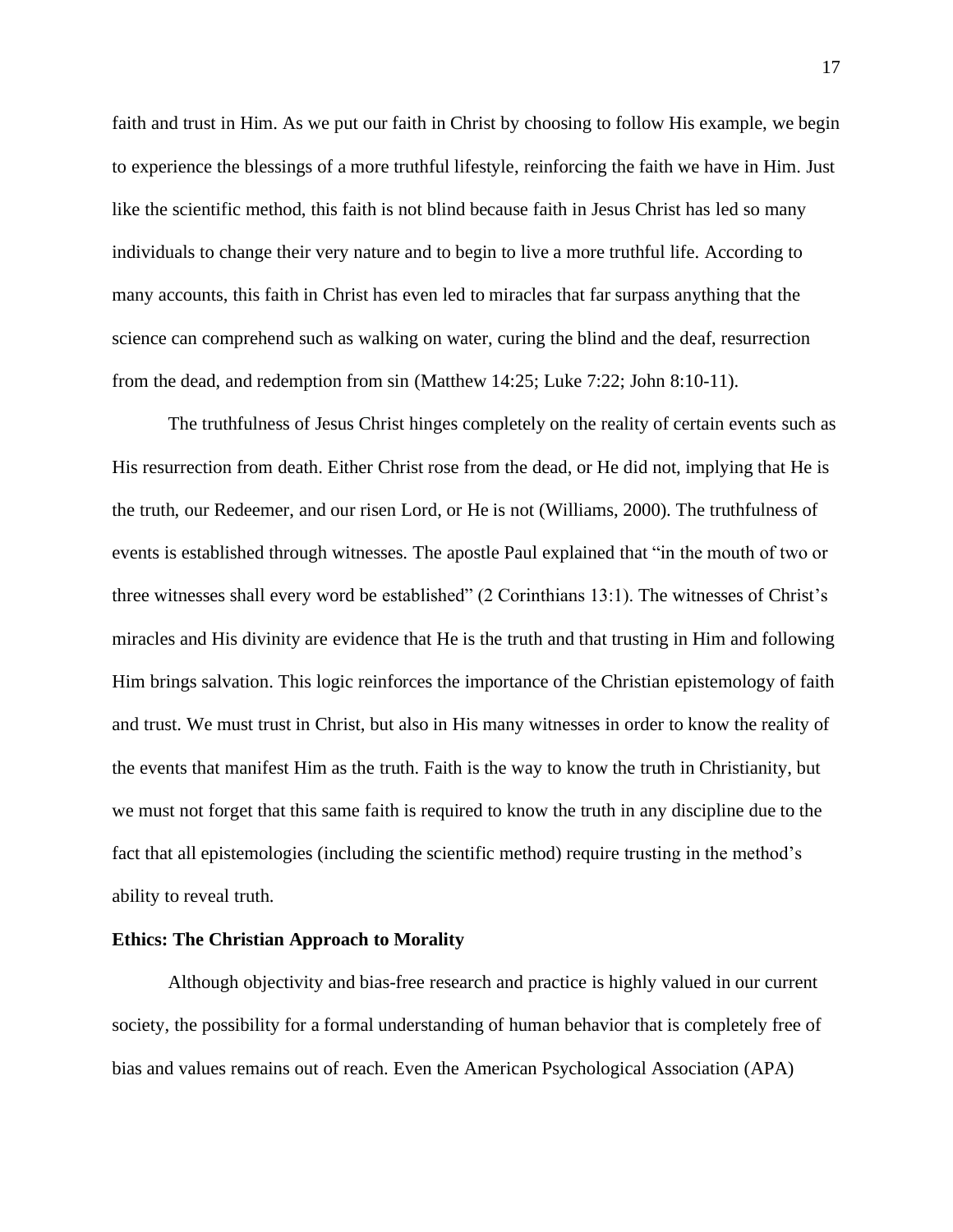recognizes this, and they have embraced the necessity for ethics. The APA defines ethics as "the professional values foundational to the profession," and they have developed their own ethical code of conduct which "includes sections on clinical practice, education, research and publication" (American Psychological Association, n.d.). While the APA's efforts to embrace beneficence, fidelity, integrity, justice, and human rights are quite noble, they are not sufficient to define morality according to the Christian perspective. Even within this overarching ethical code of conduct for researchers and practitioners, there are many moral questions that remain unanswered, especially when it comes to the lives of the clients themselves.

Some psychological approaches such as humanism have suggested that people are innately good, and therefore therapeutic practice should focus on trusting the self to achieve selfactualization (Gantt & Thayne, 2017). The problem with such approaches, however, is that it adheres to the principles of moral relativism, resulting in an approach that is in complete opposition to the whole of Christianity. Quinton R. De Young, a minister and psychologist, exclaimed:

As a humanist, I am vexed by the amorality and immorality of some of the modern Messiahs. Moral neutrality and nihilism are hardly possible for a "curator of souls" and even less desirable. Hedonistic self-indulgence, which is what "doing your own thing" boils down to, *is* a moral position, however immoral or amoral it may appear to some in practice. I believe psychotherapy and related efforts have profound moral implications. There is no way to escape the fact that every such system teaches not only what one is but also what one is to become, and what one ought to live for. Having been exposed to, and acquainted with, a number of these secular priests and prophets, I am not at all confident that they are either equipped or qualified to function as moral leaders, even if they were so disposed (De Young, 1976).

As stated by De Young, moral relativism *is* a moral position, and I would argue that if the main movements of psychology (e.g., humanism) are allowed to take their own moral position, Christianity should be free to develop a psychological discipline with its own approach to morality as well. As long as the Christian approach to morality does not violate any of the tenets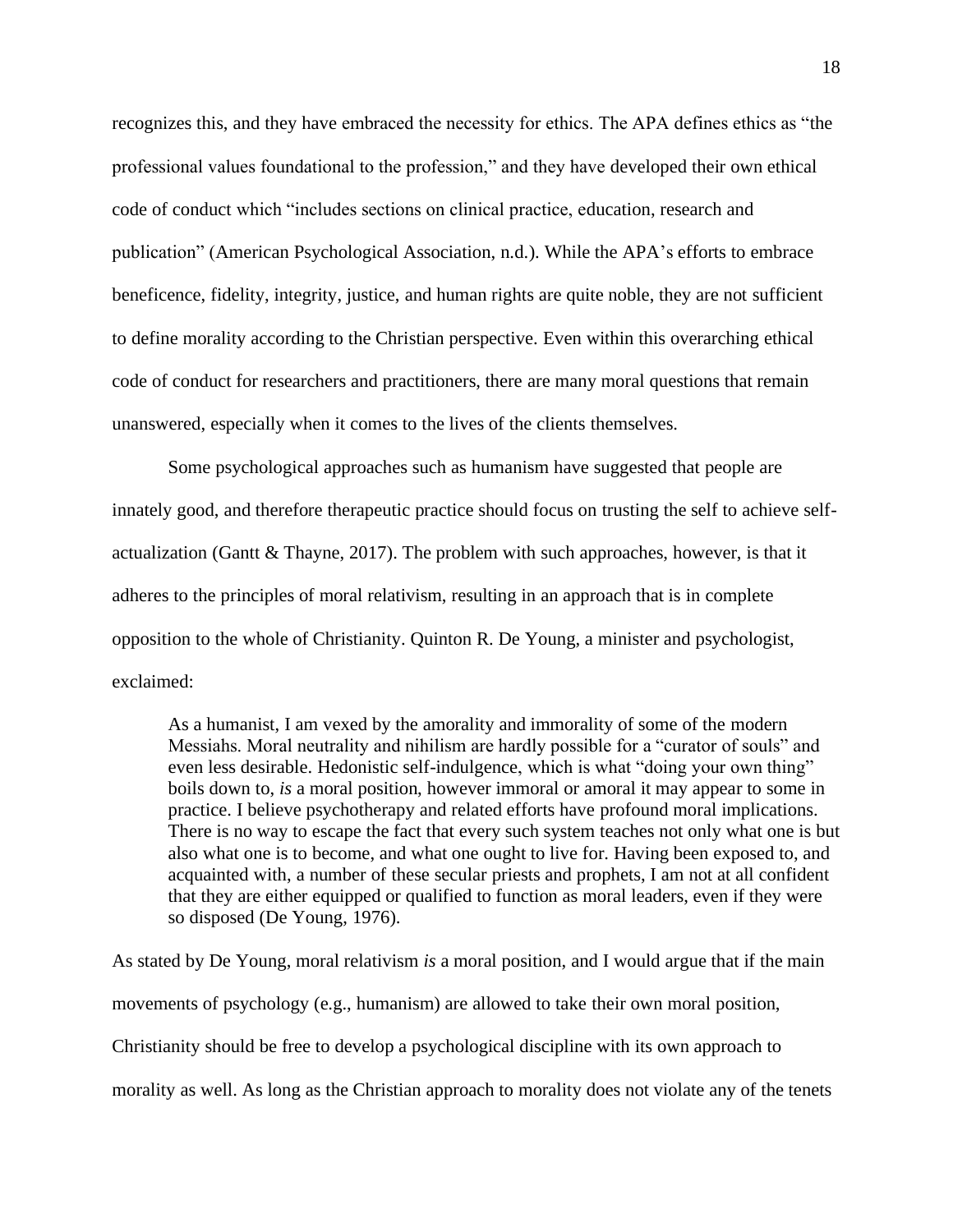of the APA's code of ethics, the Christian approach to morality should be allowed to exist within its own discipline and would be just as legitimate.

In Christianity, morality is strictly determined and established by the will of God. Throughout the Bible, God gives commandments and laws for His people to follow, but these laws can change across times and situations. Peter, for example, was commanded in a dream to eat animals that were considered unclean. When Peter refused, God responded, "what God hath cleansed, that call not thou common" (Acts 10:9-15) Peter later discovered that the dream was meant as a demonstration that he should do whatever the Lord commanded Him to do (such as preach the gospel to both Jews and Gentiles), even if it is contrary to his previous understanding. The coming of Jesus Christ not only fulfilled the law of Moses, but during the Sermon on the Mount He challenged His followers to live an even higher law, which was a law to love one another. Christ declared that the first great commandment is to "love the Lord thy God with all they heart, and with all they soul, and with all thy mind," and the second is to "love they neighbour as thyself" (Matthew 22:37; 39).

Christians understand that in our efforts to love God and our fellow people, we should keep the commandments He has given us through His prophets, but like Peter we need to always be ready to follow any additional instructions from God. Christ was our exemplar because He sought to do the will of the Father instead of His own will (John 5:30). Christian ethics is, quite simply, to follow the example of Christ by always doing God's will because we trust that He loves us perfectly and that He knows better than us. The Christian implications for psychotherapy would suggest that therapists should not only encourage clients to live the commandments of God, but to encourage clients to discern for themselves what God's will is for them, and to trust God by doing what they feel inspired to do.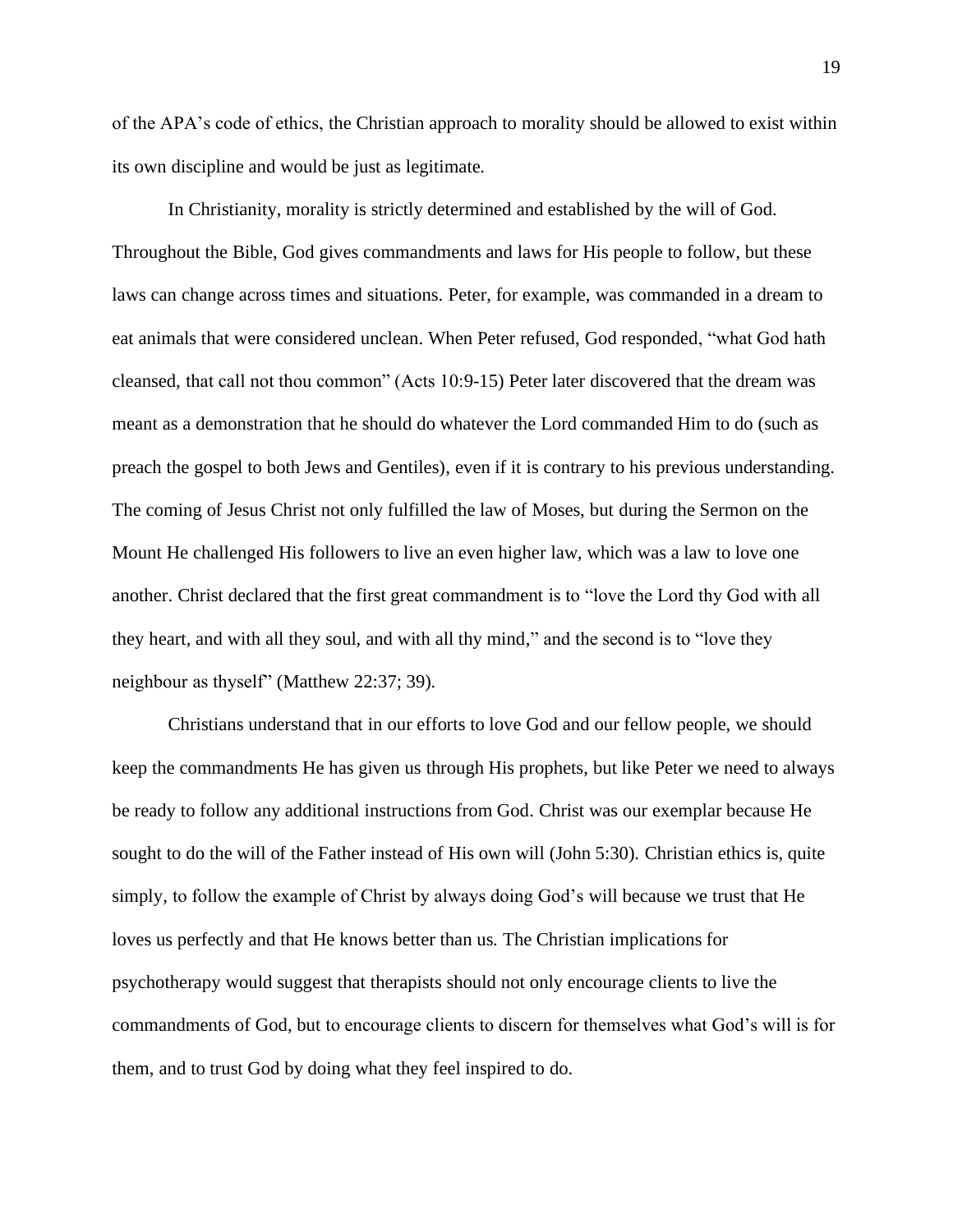#### **Human Flourishing**

Although the relationship between ethics and human flourishing is often misunderstood in our modern culture, the two concepts go hand in hand. A Greek state of human flourishing which is known as "eudaimonia" was the primary focus of Aristotelian ethics, and it refers to living the highest human good as an end in itself, rather than for the sake of something else (Duignan, n.d.). This idea of human flourishing suggests that the good life extends far beyond a consistent positive emotional state. Instead, it suggests that a person should live their life to fulfill their intended purpose within the provided ethical conditions.

Contemporary psychology has studied human flourishing and the good life through a relatively new discipline called positive psychology. This newer discipline arose from the idea that mental health should be defined as more than just the absence of mental illness, and it intends to provide a scientific understanding of positive experiences and positive individual traits (Duckworth et al., 2005). What many people fail to see is that even within the goals of positive psychology, there is the bias that human flourishing entails a consistent positive emotional state we call happiness. In doing so, positive psychology makes the claim that the good life should be a hedonistic pursuit of our own subjective well-being. Hasselberger (2021) argues that the operationalization of happiness in positive psychology oversimplifies human flourishing as the presence of positive experience, the absence of negative experience, and the subjective judgement that one is happy with their life. For example, a recent publication within positive psychology suggested that the four dimensions of well-being are awareness, connection, insight, and purpose, and that "these dimensions are central to the subjective experience of well-being and can be strengthened through training" (Dahl et al., 2020). All the evidence provided by Dahl et al. suggests that these four dimensions constitute well-being because collectively they promote

20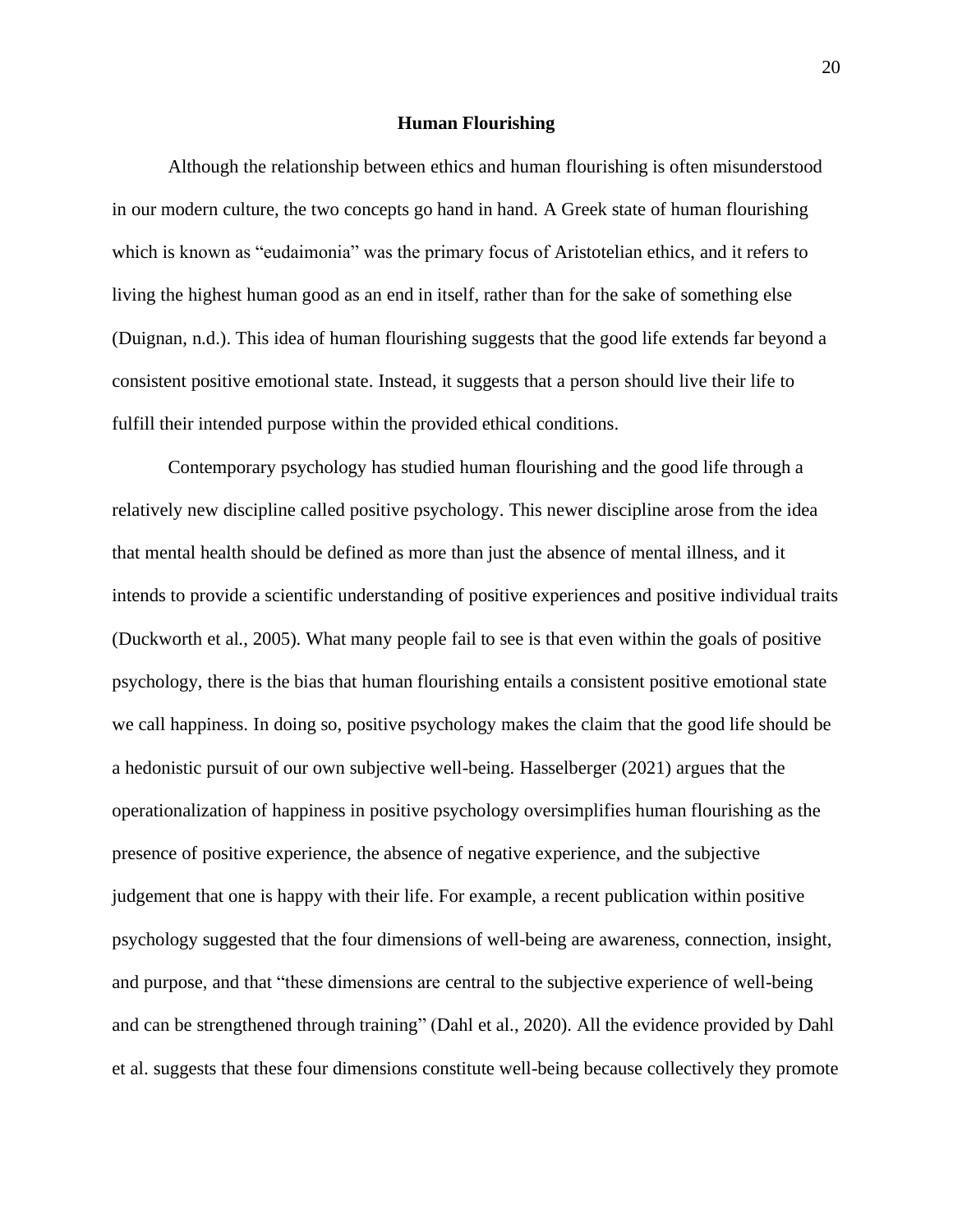positive physical states, positive psychological states, and perceived life satisfaction. This study demonstrates that in positive psychology the good life is simply happiness, suggesting that our purpose as human beings is to seek happiness for ourselves. The implications of this worldview adhere to the ethical assumptions of an individualistic worldview.

The intrusion of individualism into contemporary psychology is not surprising when we consider the strong individualistic culture of our nation, but this does not mean we should ignore the dangerous implications that individualism brings with it when it is used as the primary ethical code. Wilkens and Sanford (2009) acknowledge that individualism carries some value such as personal responsibility, but they also point out that the fundamental ethical assumptions of individualism completely contradict Christian ethics. Wilkens and Sanford remind us that:

When I claim to be the primary reality in the universe, this requires that I see others either as a tool for maintaining my status or as a competitor for my place at the center. Others have only utilitarian value (they are valuable to the extent that they help me) or they are obstacles to my personal projects and goals. However, in the Christian story, God invites all to join and enjoy his kingdom. This is the secret to our social nature. God creates us to be in community, not just with him, but with all that he values. That changes everything. Others are no longer mere tools or hostile competitors, but fellow human beings assigned great value by the universe's true Creator. As a result, one non-negotiable in becoming a part of God's kingdom is recognizing that God's purposes are not primarily about *me*, but about *us*. This understanding of community puts Christianity on a collision path with individualism.

Due to the unifying nature of God's kingdom, human flourishing in the Christian worldview cannot be understood at an individualistic level. Instead, human flourishing in Christianity must be understood as communal (human race) flourishing rather than individual (human being) flourishing. This level of human flourishing becomes much more intuitive when we consider it within the context of a relational ontology. Since our existence results from our relationships with others, communal flourishing would be much more valuable than individual flourishing.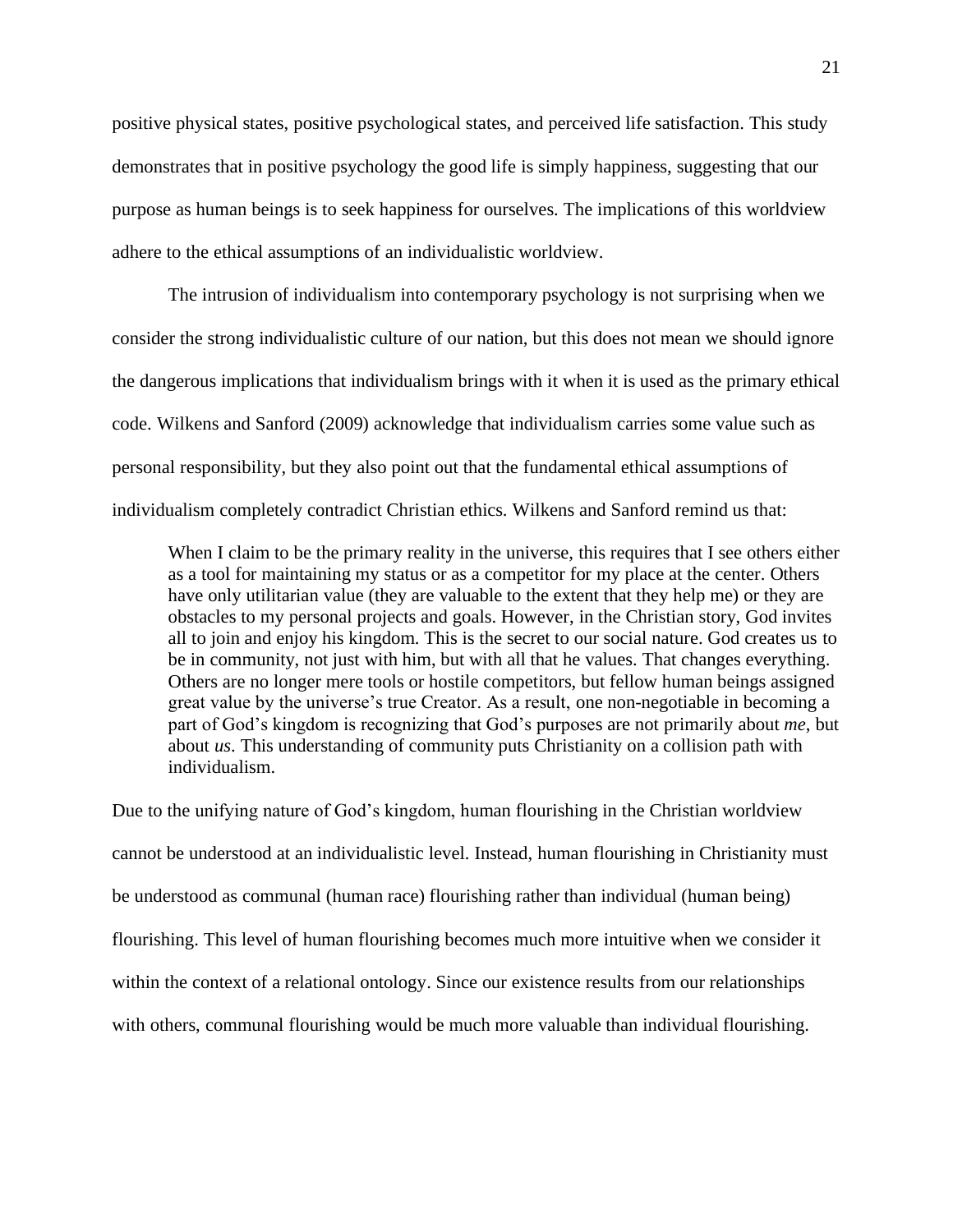The apostle Paul emphasized this principle in his many epistles to the early Christian church. He explained that "for just as each of us has one body with many members, and these members do not all have the same function, so in Christ we, though many, form one body, and each member belongs to all the others" (Romans 12:4-5, NIV). Paul goes on to say that, "Christ himself gave the apostles, the prophets, the evangelists, the pastors and teachers, to equip his people for works of service, so that the body of Christ may be built up until we all reach unity in the faith and in the knowledge of the Son of God and become mature, attaining to the whole measure of the fullness of Christ" (Ephesians 4:11-13, NIV). Paul wanted these early Christians to understand that the fulness of Christ is attained through building unity amongst the many different functions of each individual member, just as the many functions of each body part work together to make up the whole of the body. With Christ as our head, human flourishing in Christianity involves working to do the will of God, but not on our own. We must work together as Christians under the direction of Jesus to do His will as a collective body. Only through Christ can we reach our full potential and fulfill our purpose. We may not know exactly what our full potential is and perhaps that is because it is so unique to each relationship, but if we have faith in Christ that He loves us perfectly and knows us perfectly, then even if we don't have the final picture right now, we can know that following Him will lead us to our best selves.

# **Psychopathology**

Psychopathology refers to the study of disturbances and illness in the human psyche. Although it is intuitive that the characteristics of most mental disorders are unpleasant and should therefore be avoided, the concept of psychopathology must fit within the context of an established philosophy of human flourishing in order for it to have any meaning. The very idea of mental disorders suggests that they are disturbances from a desired mental and emotional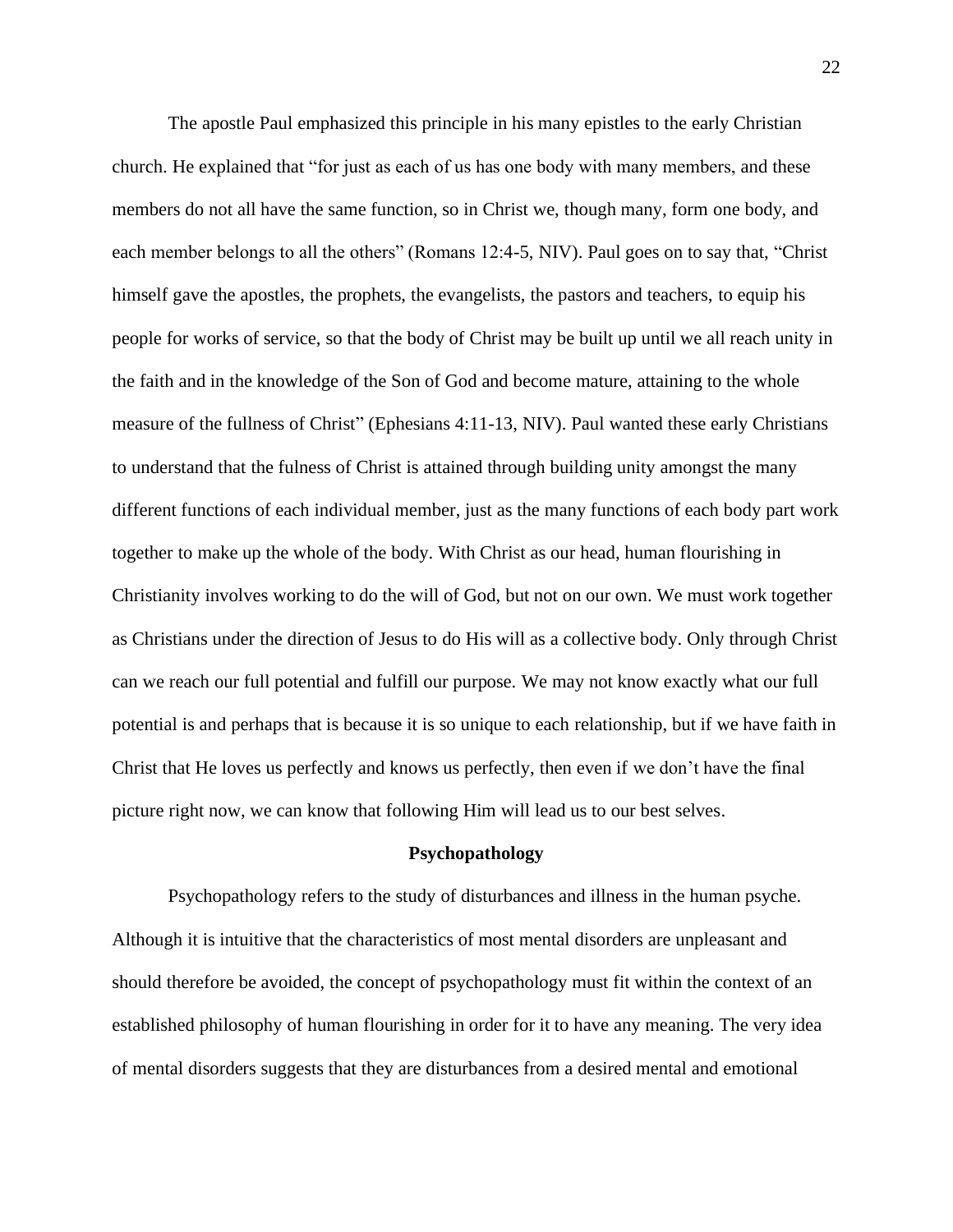state. The underlying implication of a desired mental state is that a good life exists which either produces such a mental state or is fulfilled by the achieving of the mental state. A radical example might be that if a society believed that human flourishing was defined by constantly experiencing major depressive episodes, this society would use the "Major Depressive Episode" section of the DSM-5 as their religious text, and they would see any individual who does not experience major depressive episodes as needing treatment in order to achieve the good life that is depression.

As mentioned previously, contemporary psychology understands the good life to be a constant state of subjective well-being. Naturally, the mental disorders classified in the DSM-5 are focused on any kind of mental or emotional state that disrupts the subjective well-being of an individual. This theme is noticeable in a phrase that is used in the diagnostical definition of many of the primary disorders (e.g., MDD, GAD, OCD, Gender Dysphoria, etc.). The diagnostic requirement is that "the symptoms cause clinically significant distress or impairment in social, occupational, or other important areas of functioning" (American Psychiatric Association, 2013). This common prerequisite for diagnosis supports the idea that the contents of the DSM-5 are considered disorders because they interfere with our subjective well-being.

Psychopathology according to the Christian perspective would take a slightly different approach because it would be rooted in a relational ontology and the Christian approach to human flourishing. In Christianity, psychopathology would refer to any mental or emotional condition that interferes with our relationship with Jesus Christ, and our ability to follow His example and work with others to do His will. Many of the disorders in the DSM-5 would certainly still qualify within this context, but the reasons behind why it is a disorder would be completely different. The reasons behind why a mental condition is a disorder are extremely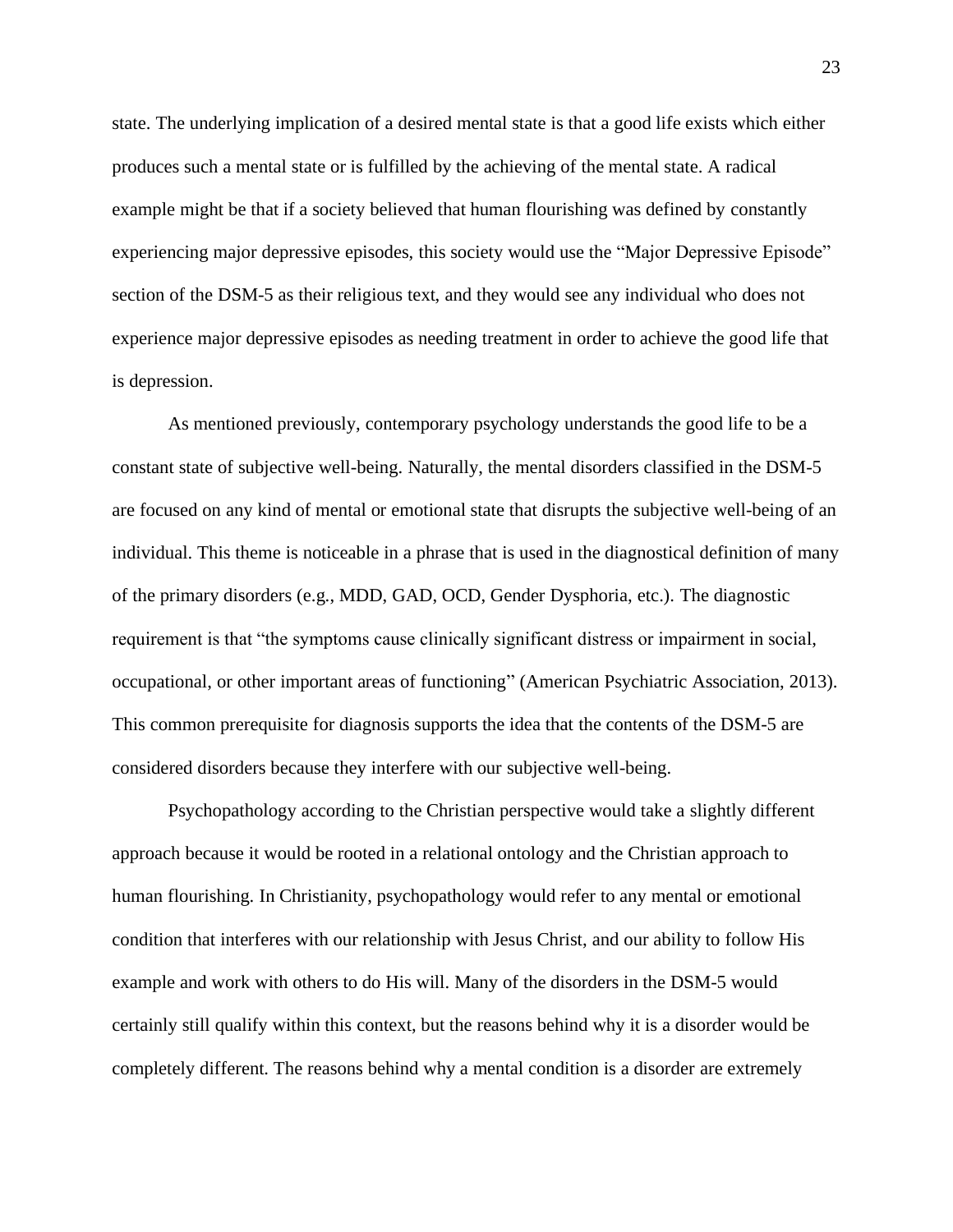important because our understanding of the disorder greatly impacts methods of treatment (Hwang et al., 2008). In order to convey these reasons, a Christian diagnostic manual for mental disorders might even contain a reoccurring phrase that sounds something like the following: *the symptoms cause spiritually significant impairment in one's relationship to Christ, feeling His love, or emulating that love in their relationships with others.*

The reasons behind disorders within a Christian approach would open the possibility for new mental disorders based on phenomena that might not be considered relevant within the realm of contemporary psychology. An example of this can be found in an article by C. Terry Warner (1986) in which he discusses the concept of self-deception. Warner describes how our desire to seek after our own self-image often creates a distorted view of our relationships with others. We begin to see ourselves as more important and more deserving than those around us, causing us to see and treat others as mere objects in our environment rather than an equally valued person with needs and wants that are quite similar to our own. The "symptoms" of this mental state might include feelings of self-righteousness, including the feeling that we suffer so much to do things for others and almost never receive the same treatment in return. In these situations, we begin to feel that we are a victim to the negligence of others. This experience is a form of self-deception because we begin to see ourselves as more important than others, and we justify this belief through our good deeds. An individual who frequently finds themselves in this mental state might be at risk of "major self-deception disorder" due to the fact that their egoistic attitude distorts their understanding of Christlike altruism and impairs their ability to demonstrate pure love in their relationships with others.

In terms of etiology, contemporary psychology appeals to a strong naturalistic understanding of the causes of mental disorders. In their research on the causes of major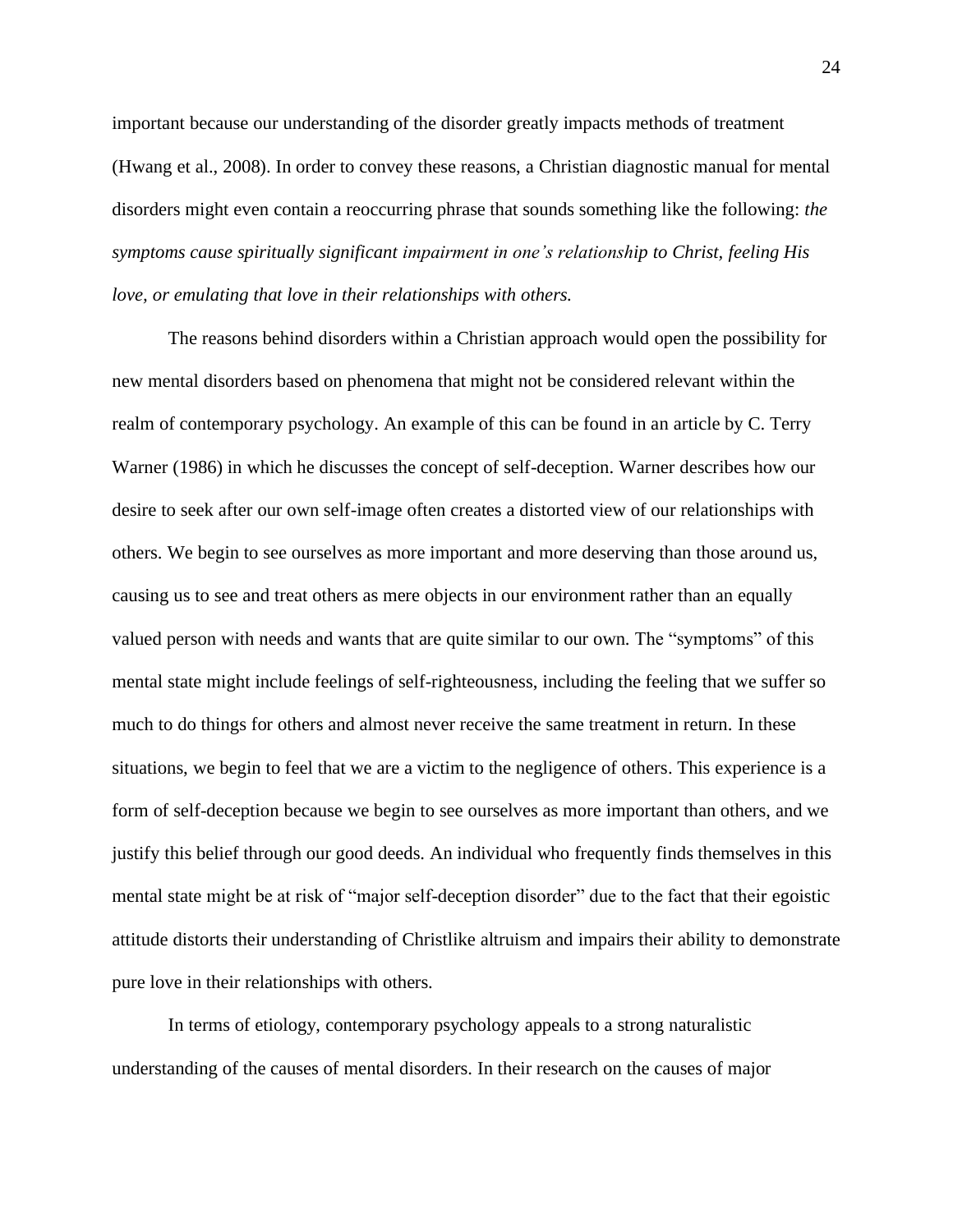depression, Su et al. (2022) studied and discussed the effects of lifetime stressors and events on depression while controlling for genetic factors. The focus of this study demonstrates the assumption in contemporary psychology that mental disorders are caused by both genetic (nature) factors and environmental (nurture) factors. The implications of such an approach are deterministic: genes and the environment work together in a fashion that is completely outside of the control of the individual to cause a mental disorder to develop. The development of these disorders is seen as primarily biological because it is believed that "stressors can interact with a genetic vulnerability to modify brain chemistry and impact mental health" (Su et al., 2022). This take on mental health suggests that there are natural laws of biology that govern the development of brain chemistry in such a way that the interactions between genes and their environment can cause negative developments in the brain to form which causes mental disorders.

The Christian etiology of psychopathology takes a different perspective. If we assume that all individuals have moral agency, we would recognize that some of the causes of mental disorders are a result of the choices that people make. Similar to the way a person develops a substance use disorder as a result of their habitual choices to overindulge in an addictive substance, other mental disorders might develop as a result of the way that an individual habitually chooses to organize and affirm meaning in their relationship with God and their relationships with others. A mental disorder might also develop primarily as a result of the choices of those around them, a factor that would be considered environmental. Additionally, an individual might have a genetic or emotional susceptibility to developing a disorder as a result of the fact that we live in a fallen world. God explained to Adam and Eve that the ground would produce thorns and thistles and that they would have to work hard to nourish themselves (Genesis 3:17-19). In a similar manner, we might assume that the thorns and thistles of this fallen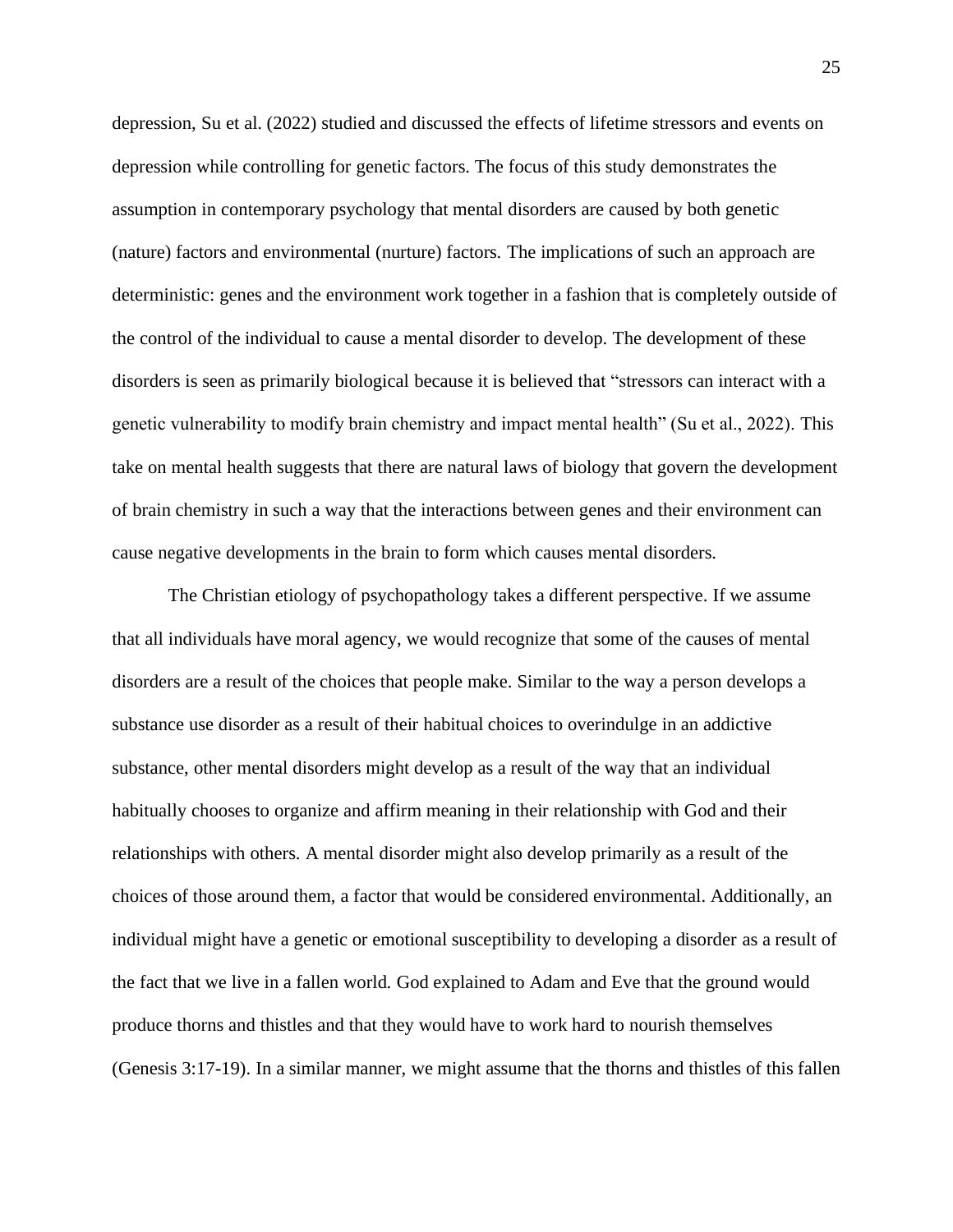world are not limited to agriculture, but they might also be symbolic of the many difficulties and challenges that we all face in this life such as genetic disorders and susceptibilities. These genetic susceptibilities might heavily influence the development of a mental disorder, but they would not be the sole cause. A Christian perspective on the etiology of mental disorders might recognize an interaction between the fallen state of our mortal conditions (nature), the agency of others (nurture), and the agency of the individual.

# **Psychotherapy**

The APA's website outlines three primary objectives of psychotherapy in contemporary psychology: to help individuals (1) find relief from emotional distress, as in becoming less anxious, fearful or depressed, (2) seek solutions to problems in their lives, such as dealing with disappointment, grief, family issues, and job or career dissatisfaction, and (3) Modify ways of thinking and acting that are preventing them from working productively and enjoying personal relationships (American Psychological Association, 2017). All of these goals are noble causes, but their emphasis on relieving the suffering of the individual demonstrates that contemporary psychology's view of human flourishing and psychopathology is individualistic. Due to the relational nature of the Christian approach to philosophy, human flourishing, and psychopathology, the Christian approach to psychology would heavily influence the goals and practice of psychotherapy. This new approach would focus on drastically changing the individual through Christ rather than just reducing symptoms to improve daily function.

The apostle Paul taught that the kind of change that is available through Christ is the opportunity to become a completely "new creature" (2 Corinthians 5:17). The Christian perspective recognizes Jesus Christ as the primary agent of change in human behavior, and that this change occurs when a person chooses to put their faith in Him. Clients come to therapy with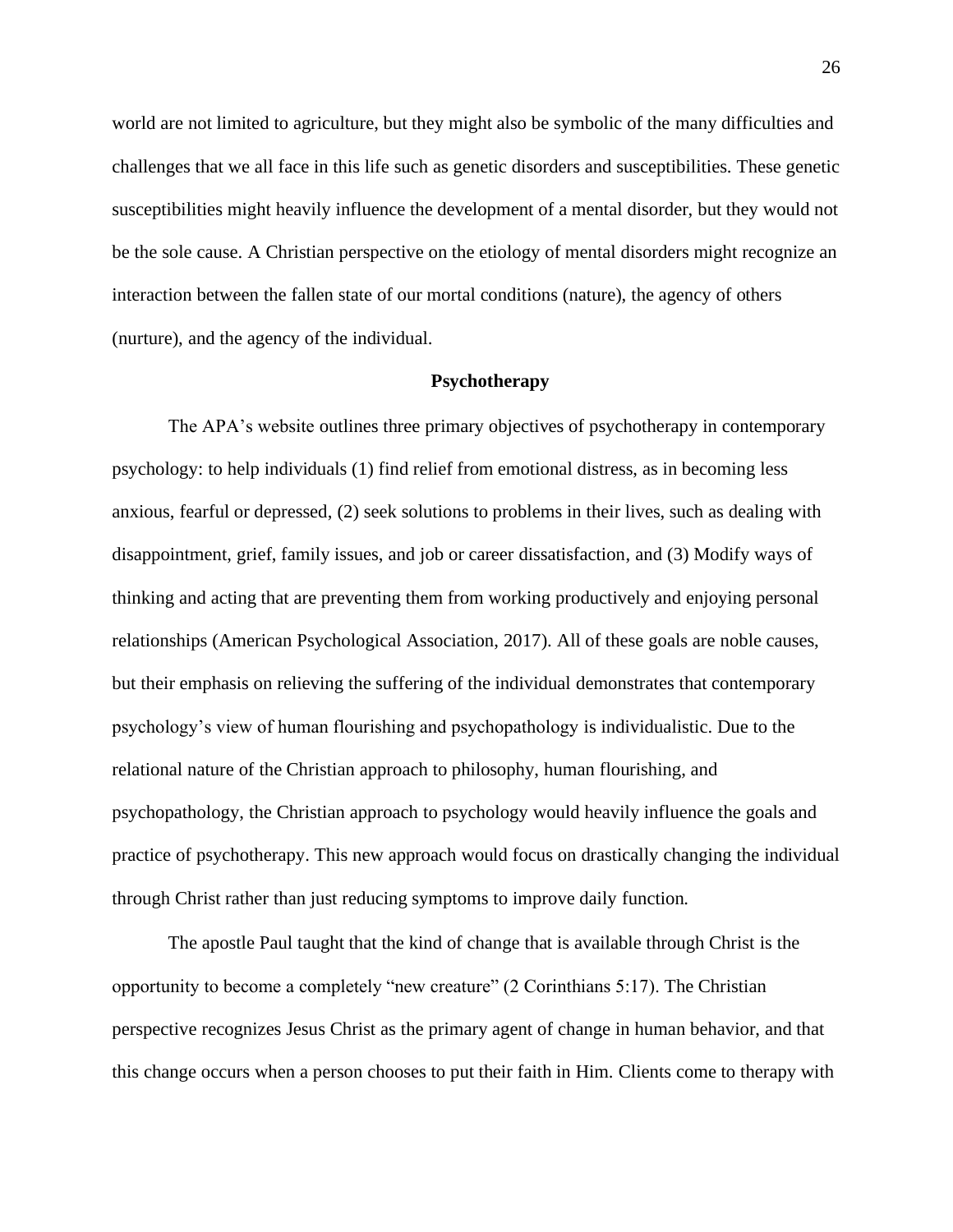the expectation that the effort, time, and money that they invest will bring about a wanted change in their life. Christ offers this change by altering the individual, who then has the power to change their life themselves. Christ explains that He will give rest to those that are heavy laden if they come unto Him, for His yoke is easy and His burden is light (Matthew 11:28-30). In this context, the goal of therapy for those of the Christian faith should be to help the individual build their faith in Christ (i.e., strengthen their relationship with Him) so they choose to come unto Him and experience the healing and transformation that He has to offer.

The benefit of this approach to therapeutic practice is that the process of change is rooted in the doctrines of salvation through Christ. Therapists would most likely continue to use many of the current accredited therapeutic practices, but these techniques would need to be coupled with the Christian perspectives of philosophy, human flourishing, and psychopathology in order to be most effective for Christian clients. As both therapists and clients begin to understand the therapeutic process through a Christian lens, the relationships that therapists and clients form together will create an environment that invites Christ into the process of emotional healing while allowing Him to change the client rather than expecting the client to change themselves on their own.

# **Conclusion**

The philosophical implications of a Christian perspective to human behavior are drastically different from the naturalistic and deterministic views of contemporary psychology's perspective on human behavior. Within a reality grounded in relationships and as moral agents, the ontological assumption that Jesus Christ is truth and that we come to know Him as we choose to put our faith and trust in Him assumes that we are ethically obligated to work collectively to do His will and emulate His love. This ethical obligation not only suggests that Christ's will is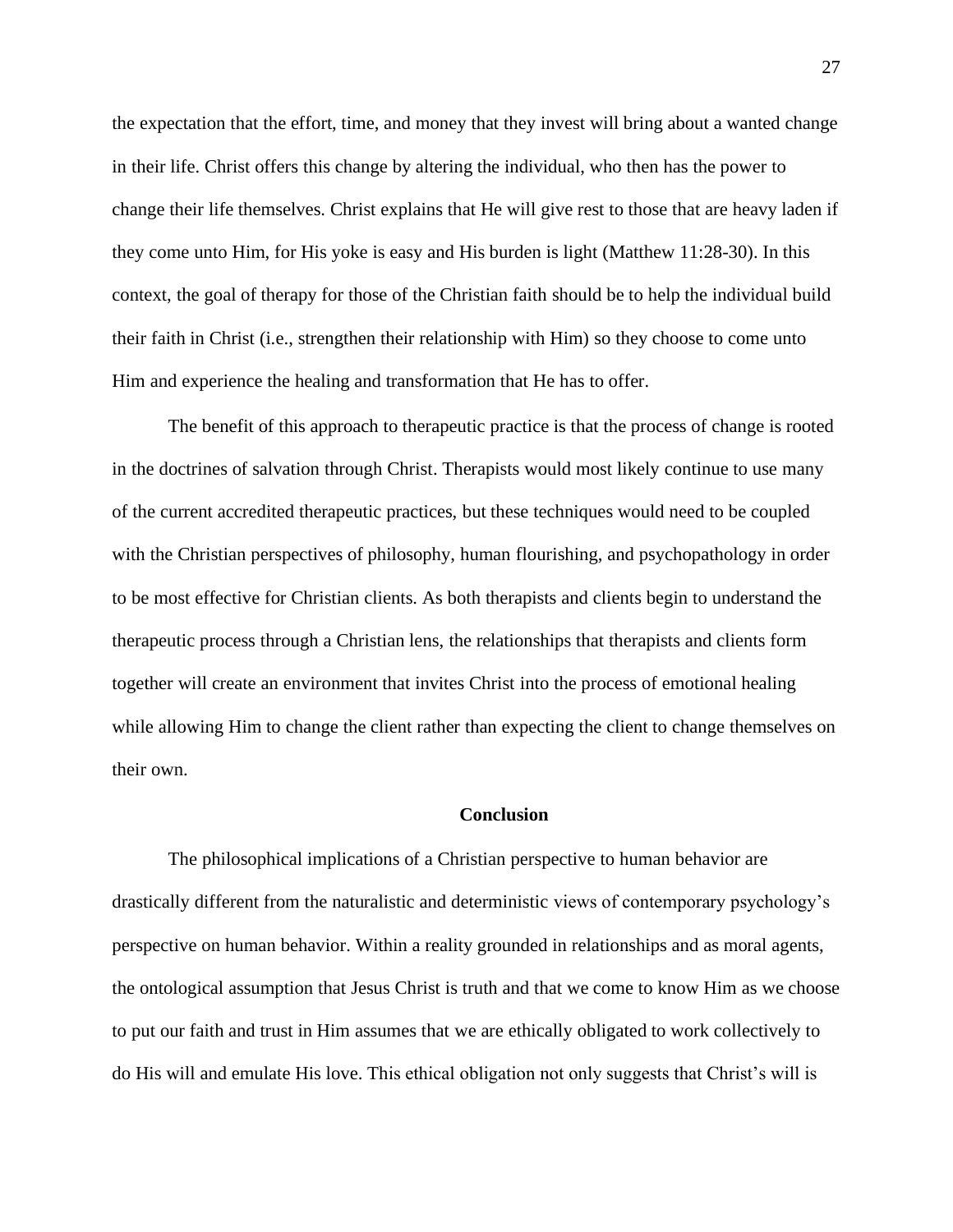morally right, but that due to His infinite love He will guide us to our full potential if we let Him, and we can achieve a state of human flourishing as we collectively strive to follow Him. This view of human flourishing would suggest that psychopathology should be understood as any mental or emotional condition that interferes with our relationship with Christ or our ability to follow Him. Although many of the current mental disorders would still classify, additional disorders might also be considered within this framework. This broader understanding of psychopathology would suggest that therapists who treat Christian clients should operate under the assumption that true healing comes as clients work to deepen their relationship with Christ and eliminate that which impedes them from feeling His love and following His example.

The above summary of my essay's argument demonstrates that a Christian approach to psychology is not only possible, but necessary for the best therapeutic outcomes. Christian therapists and clients alike will be able to navigate clients' emotional and mental challenges within a theistic framework that is accepting of the therapists' and clients' existing values. I call upon Christian therapists everywhere to work with our fellow scientists to open the door for professionals to practice therapy within the Christian approach to psychology.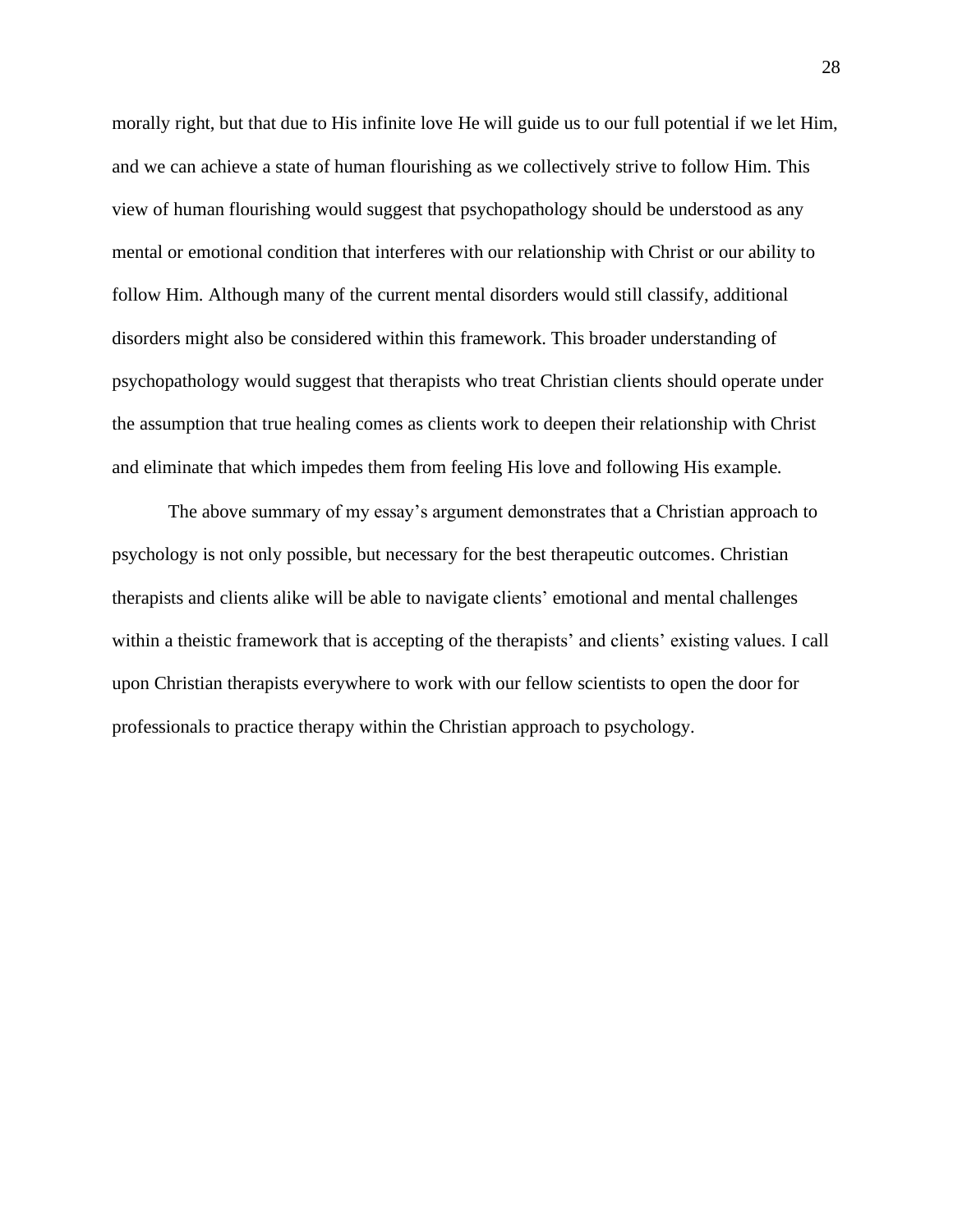# **References**

American Psychiatric Association. (2013). *Diagnostic and statistical manual of mental* 

*disorders* (5th ed.).

<https://doi.org/10.1176/appi.books.9780890425596>

American Psychological Association. (2017, July 31). *What is psychotherapy?* 

<https://www.apa.org/ptsd-guideline/patients-and-families/psychotherapy>

American Psychological Association. (n.d.). *Ethics*.

[https://www.apa.org/topics/ethics#:~:text=Ethics%20express%20the%20professional%2](https://www.apa.org/topics/ethics#:~:text=Ethics%20express%20the%20professional%20values,%2C%20education%2C%20research%20and%20publication) [0values,%2C%20education%2C%20research%20and%20publication.](https://www.apa.org/topics/ethics#:~:text=Ethics%20express%20the%20professional%20values,%2C%20education%2C%20research%20and%20publication)

Dahl, C. J., Wilson-Mendenhall, C. D., & Davidson, R. J. (2020). The plasticity of well-being: A training-based framework for the cultivation of human flourishing. *Proceedings of the National Academy of Sciences*, *117*(51), 32197-32206.

<https://doi.org/10.1073/pnas.2014859117>

De Young, Q. R. (1976). An unknown god made known (the religion of psychology). *Journal of Psychology and Theology*, *4*(2), 87-93.

<https://doi.org/10.1177%2F009164717600400201>

Duckworth, A. L., Steen, T. A., & Seligman, M. E. (2005). Positive psychology in clinical practice. *Annu. Rev. Clin. Psychol.*, *1*, 629-651.

<https://doi.org/10.1146/annurev.clinpsy.1.102803.144154>

Duignan, B. (n.d.). *Eudaimonia*. Britannica.

<https://www.britannica.com/topic/eudaimonia>

Fieldstadt, E. (2017). *The most heavily Christian countries on Earth*. CBS News. <https://www.cbsnews.com/pictures/the-most-heavily-christian-countries-on-earth/>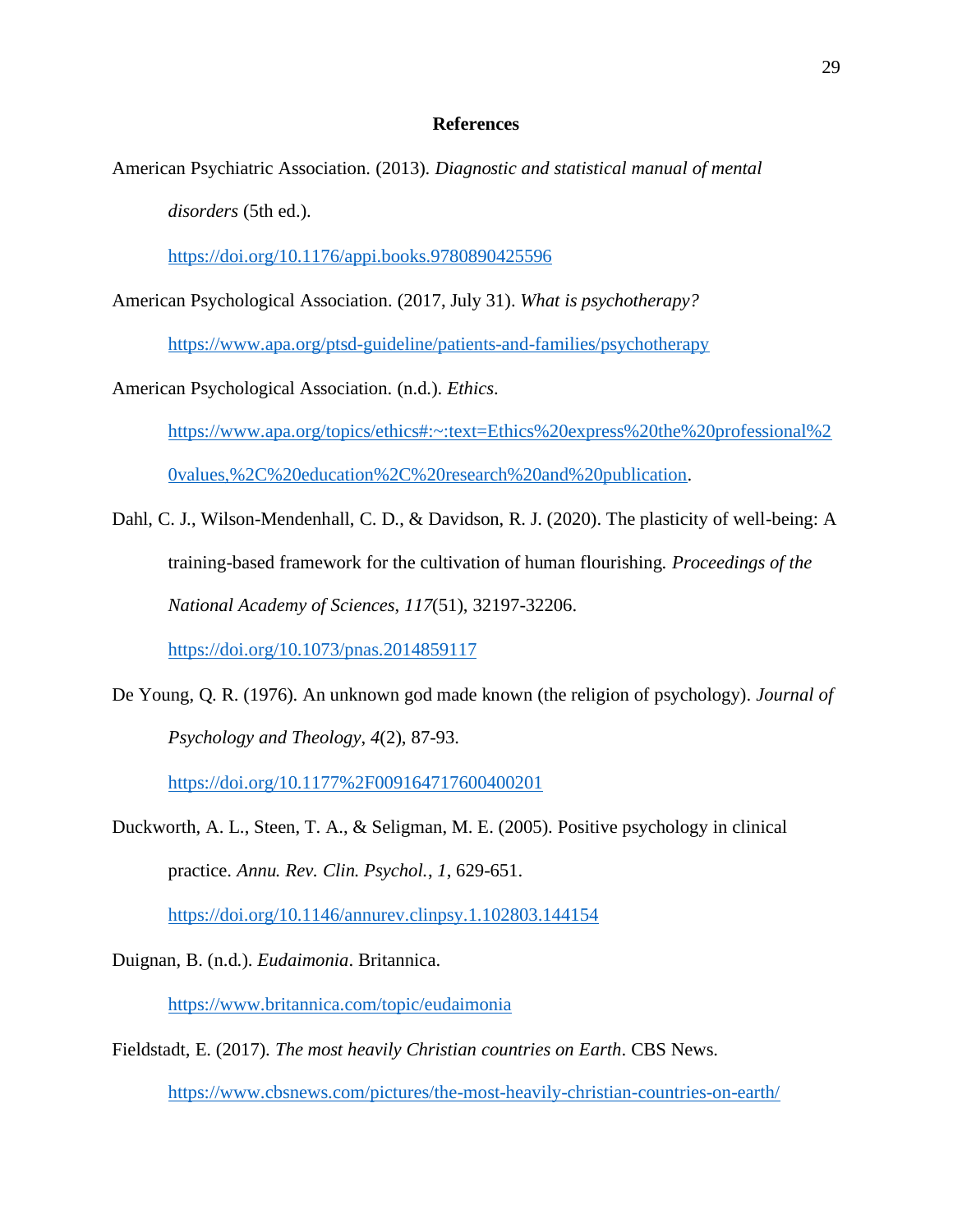- Forbes, M. K., Greene, A. L., Levin-Aspenson, H. F., Watts, A. L., Hallquist, M., Lahey, B. B., ... & Krueger, R. F. (2021). Three recommendations based on a comparison of the reliability and validity of the predominant models used in research on the empirical structure of psychopathology. *Journal of Abnormal Psychology*, *130*(3), 297. [https://doi.org/10.1037/abn0000533](https://psycnet.apa.org/doi/10.1037/abn0000533)
- Gantt, E. E., & Thayne, J. L. (2017). Humanistic psychology, same-sex attraction, and safe spaces: A Latter-day Saint inquiry into the meaning of love*. Issues in Religion and Psychotherapy*, *38*(1), 3-21.
- Gantt, E. E., & Thayne, J. L. (2019). Two views of truth AND Greek and Hebrew thought. In E. E. Gantt and J. L. Thayne, *Truth Made Flesh: Latter-day Saint Reflections on Truth and Our Relationship with God* (pp. 7-21).
- Garrard, L. E. (1989). God, natural law, and the Doctrine and Covenants. In S. E. Black (Ed.), *Doctrines for Exaltation: The 1989 Sperry Symposium on the Doctrine and Covenants* (pp. 55-76). Salt Lake City, UT: Deseret Book.
- Hackett, C., & McClendon, D. (2017). *Christians remain world's largest religious group, but they are declining in Europe*. Pew Research Center. [https://www.pewresearch.org/fact-tank/2017/04/05/christians-remain-worlds-largest](https://www.pewresearch.org/fact-tank/2017/04/05/christians-remain-worlds-largest-religious-group-but-they-are-declining-in-europe/)[religious-group-but-they-are-declining-in-europe/](https://www.pewresearch.org/fact-tank/2017/04/05/christians-remain-worlds-largest-religious-group-but-they-are-declining-in-europe/)
- Hansen, K. L. (2017). The relational moral agent and its implications for practice. In A. P. Jackson and L. Fischer (Eds.), *Turning Freud Upside Down 2* (pp. 26-55). Provo, UT: BYU Press.
- Hasselberger, W. (2021). Laboratory happiness or human flourishing: The empirical science of wellbeing in phenomenological perspective. *Culture, Medicine, and Psychiatry*, 1-24.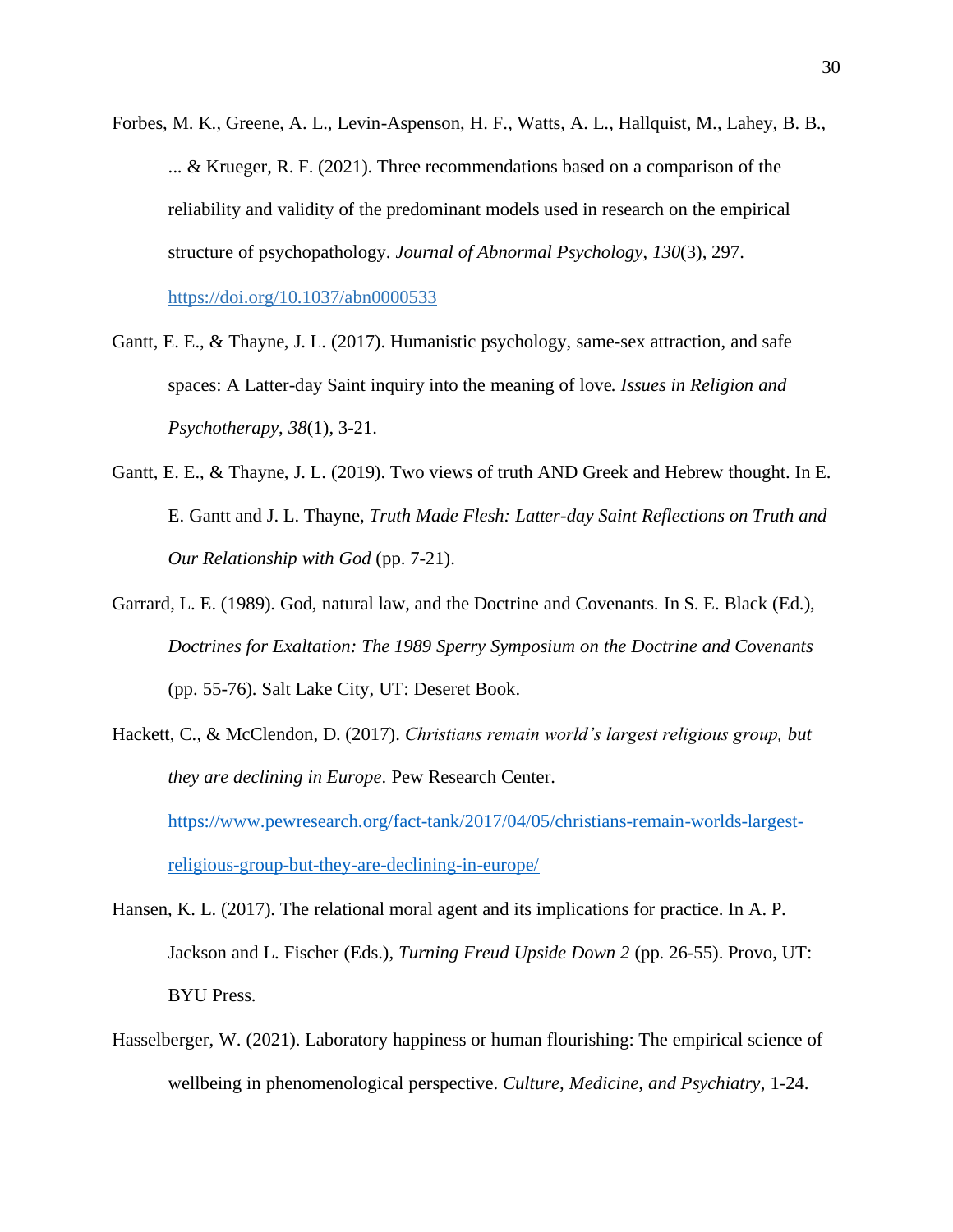<https://doi.org/10.1007/s11013-021-09716-7>

Hathaway, W. L. (2004). Expanding horizons for Christians in psychology. *Journal of Psychology and Theology*, *32*(3), 210-220.

<https://doi.org/10.1177%2F009164710403200306>

Hwang, W. C., Myers, H. F., Abe-Kim, J., & Ting, J. Y. (2008). A conceptual paradigm for understanding culture's impact on mental health: The cultural influences on mental health (CIMH) model. *Clinical Psychology Review*, *28*(2), 211-227.

<https://doi.org/10.1016/j.cpr.2007.05.001>

- Jackson, A. P. (2005). Relationships: Philosophical and spiritual foundations for counseling. In A. P. Jackson and L. Fischer (Eds.), *Turning Freud Upside Down.* (pp. 200-215). Provo, UT: BYU Press.
- Jackson, A. P., & Fischer, L. (2005). Confronting the interface between the gospel and psychology. In A. P. Jackson and L. Fischer (Eds.), *Turning Freud Upside Down.* (pp. 2- 7). Provo, UT: BYU Press.
- Panksepp, J., Knutson, B., & Burgdorf, J. (2002). The role of brain emotional systems in addictions: a neuro‐evolutionary perspective and new 'self‐report'animal model. *Addiction*, *97*(4), 459-469.

<https://doi.org/10.1046/j.1360-0443.2002.00025.x>

- Reber, J. S. (2020). Naturalism, theism, and the risks of professional values imposition in psychotherapy with theistic clients. *Issues in Religion and Psychotherapy*, *40*, 49-73.
- Slife, B. D. & Reber, J. S. (2005). Comparing the practical implications of secular and Christian truth in psychotherapy. In Jackson, A. P. and Fischer, L. (Eds.), *Turning Freud Upside Down* (pp. 160-182). Provo, UT: BYU Press.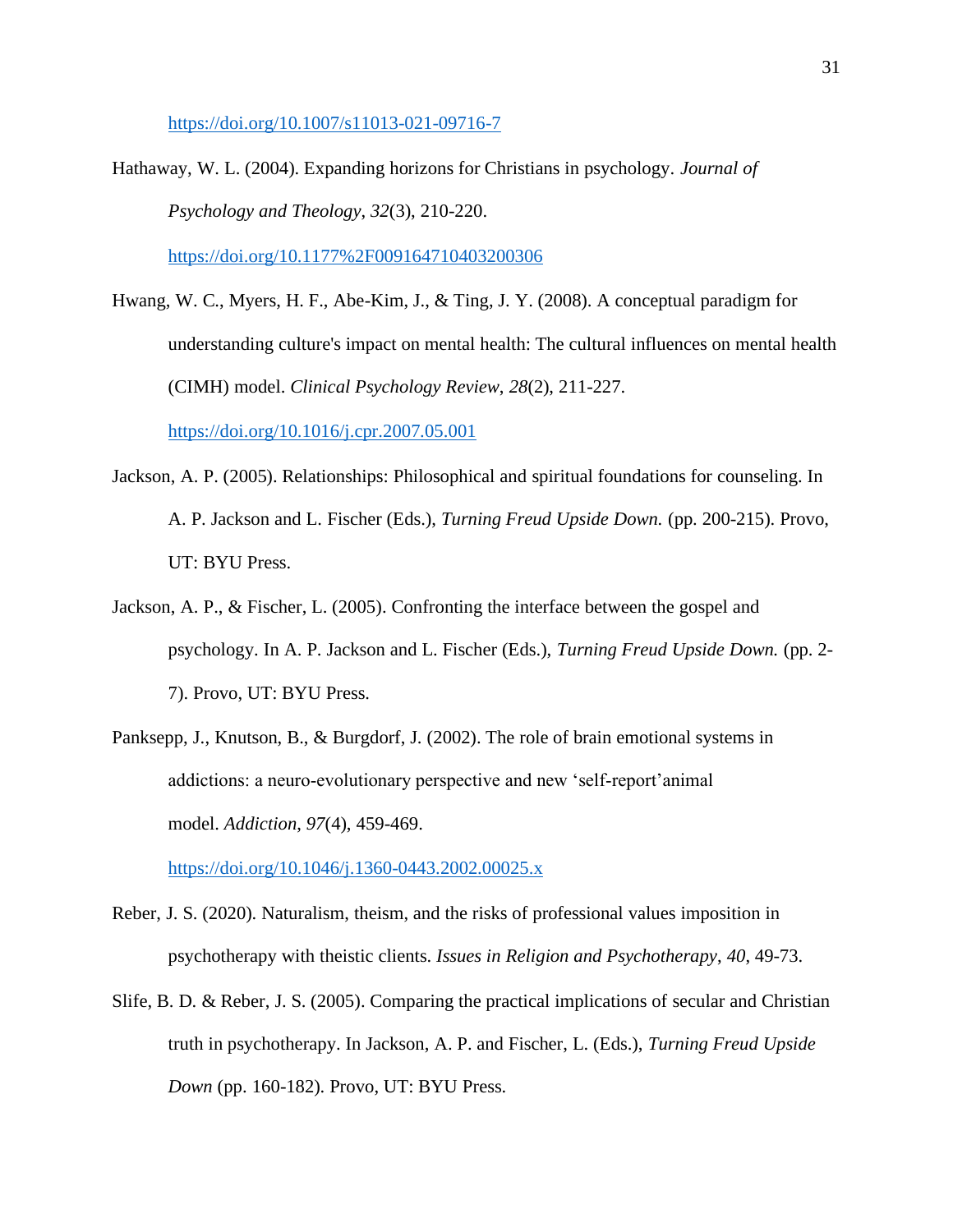- Slife, B. D., Reber, J. S., & Lefevor, G. T. (2012). When God truly matters: A theistic approach to psychology. *Research in the Social Scientific Study of Religion, 23*, 213-237.
- Slife, B. D., & Williams, R. N. (1995). Science and human behavior. In *What's Behind the Research? Discovering Hidden Assumptions in the Behavioral Sciences* (pp. 167-204). Thousand Oaks, CA: SAGE Publications.
- Su, Y. Y., D'Arcy, C., Li, M., O'Donnell, K. J., Caron, J., Meaney, M. J., & Meng, X. (2022). Specific and cumulative lifetime stressors in the aetiology of major depression: A longitudinal community-based population study. *Epidemiology and Psychiatric Sciences*, *31*.

<https://doi.org/10.1017/S2045796021000779>

Thoma, N., Pilecki, B., & McKay, D. (2015). Contemporary cognitive behavior therapy: A review of theory, history, and evidence. *Psychodynamic Psychiatry*, *43*(3), 423-461. <https://doi.org/10.1521/pdps.2015.43.3.423>

Wachowski, L., & Wachowski, L. (1999). *The Matrix*. Warner Bros.

Wang, T. (2016, September). *The human insights missing from big data* [Video]. TEDxCambridge.

[https://www.ted.com/talks/tricia\\_wang\\_the\\_human\\_insights\\_missing\\_from\\_big\\_data?lan](https://www.ted.com/talks/tricia_wang_the_human_insights_missing_from_big_data?language=en) [guage=en](https://www.ted.com/talks/tricia_wang_the_human_insights_missing_from_big_data?language=en)

- Warner, C. T. (1986). What we are. *BYU Studies, 26*(1), 1-25.
- Wilkens, S., & Sanford, M. L. (2009). Individualism: I am the center of the universe. *Hidden Worldviews: Eight Cultural Stories That Shape Our Lives* (pp. 27-43). Downers Grove, IL: InterVarsity Press.